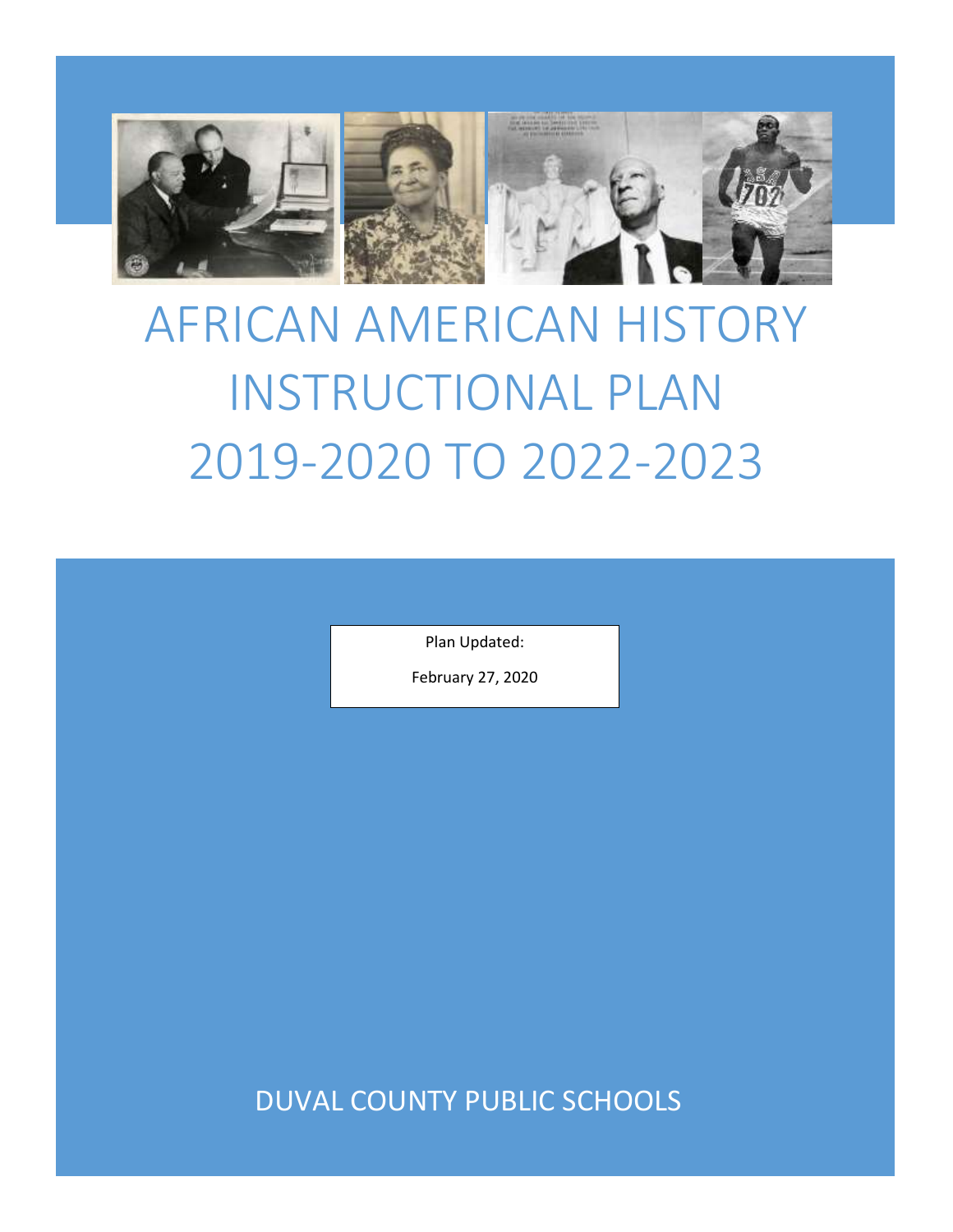## **Contents**

#### Note:

This plan is a working document that will be updated regularly. With each meeting, the plan will be revised to reflect the work of the Task Force.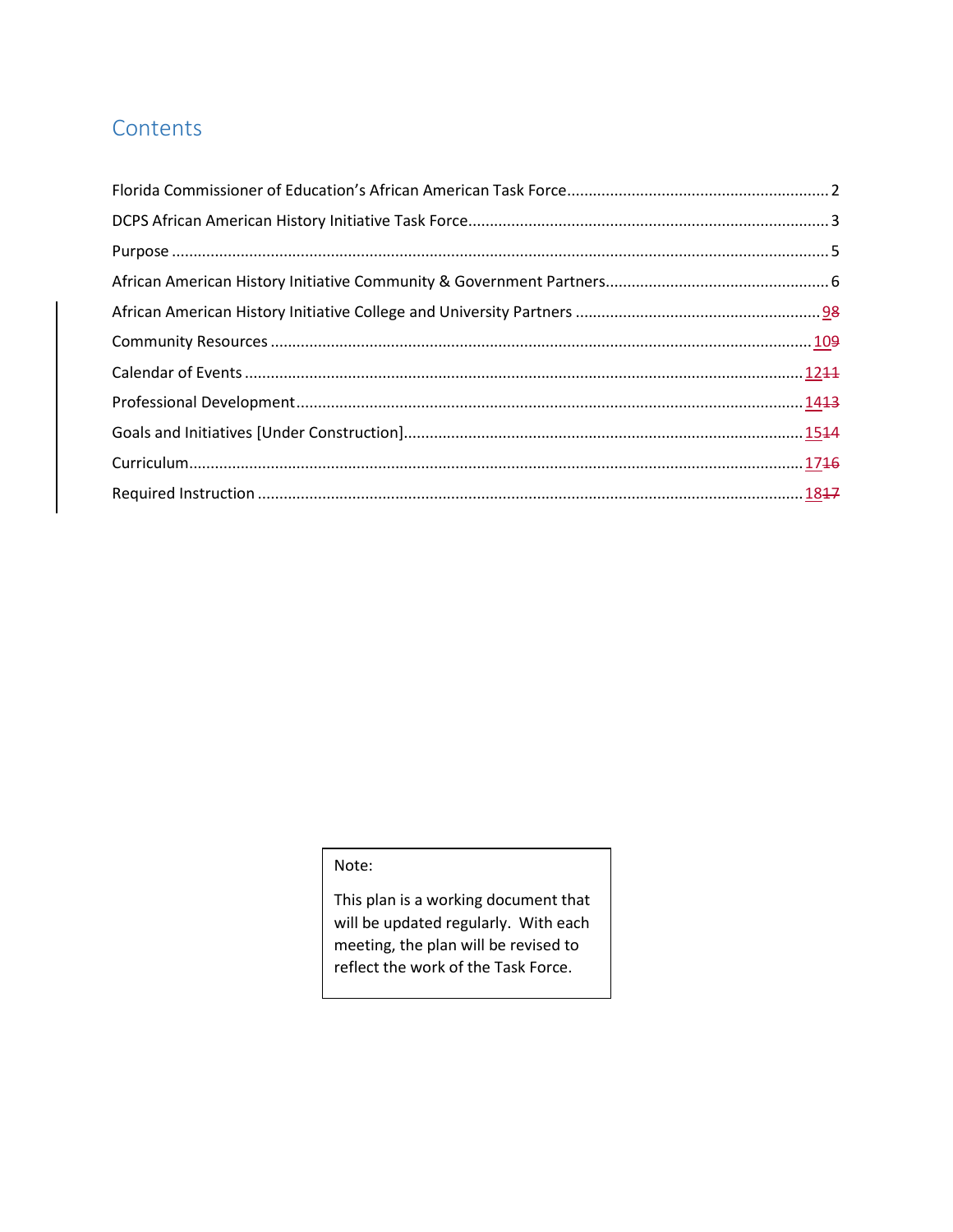## <span id="page-2-0"></span>Florida Commissioner of Education's African American Task Force

Mr. Anthony (Tony) Hill, Chair Dr. Diedre Houchen Dr. Bernadette Kelley, Principal Investigator Emerita. Geraldine Thompson Mrs. Marion Williams Mrs. Tracy Oliver Dr. Samuel Wright, Vice Chair Emerita. Frederica Wilson Dr. Nashid Madyun Dr. Brenda L. Walker, Esq. Dr. Sherrilyn A. Scott Dr. Donna R. Austin

Mr. Brandon Griggs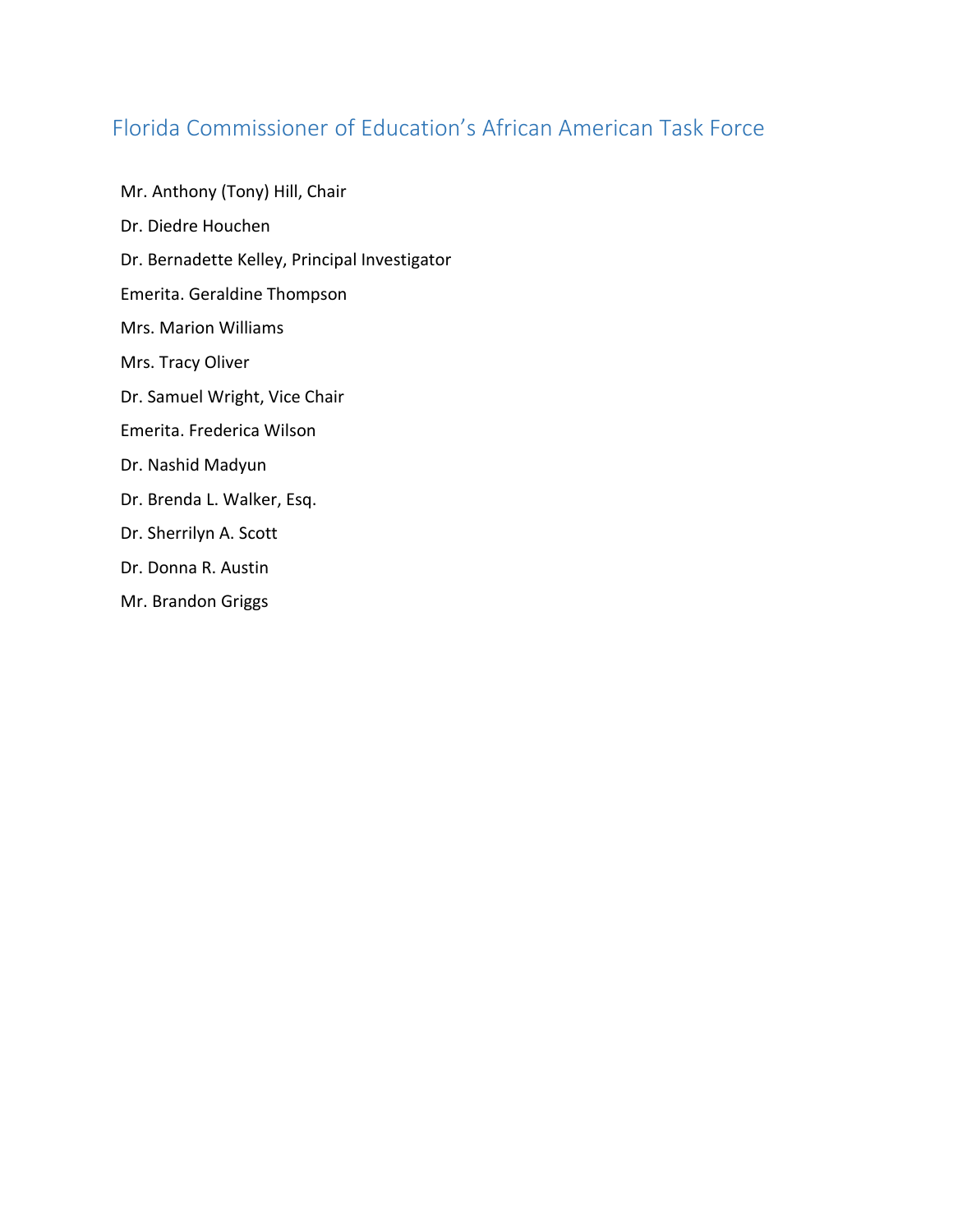## <span id="page-3-0"></span>DCPS African American History Initiative Task Force

Ms. Elnora Atkins, Chair, NAACP Education Committee Ms. Brandie Berry, DCPS Ms. Arlene Cameron-Lloyd, DCPS Mr. Matthew Campese, DCPS Dr. Jacqueline A. Conley, EWC Ms. Heather Crowley, DCPS Dr. Barbara Darby, FSCJ and KHA Bd Member Mr. Lawrence Dennis, NAACP Education Committee Ms. Wendy Dunlap, DCPS Ms. Altina Fenelon-Silva, DCPS Mr. Wayne Green, DCPS Ms. Cora Hackley, NAACP Education Committee Ms. Laurie Hoppock, DCPS Dr. David Jamison, EWC Dr. Rudolph Jamison, UNF Dr. Christopher Janson, UNF Dr. Dana Kriznar, DCPS Mrs. Tia Leathers, DCPS Mr. Christopher Lee, FSCJ Ms. Sonya McSwain, DCPS Ms. Tiffany Neal-Butts, DCPS Mr. Liam O'Brien, EverFi Mrs. Sharwonda Peek, DCPS Dr. Tracy Pierce, DCPS Dr. Inga Pinnix, DCPS Mr. Kenneth Reddick, DCPS Ms. Paula Renfro, DCPS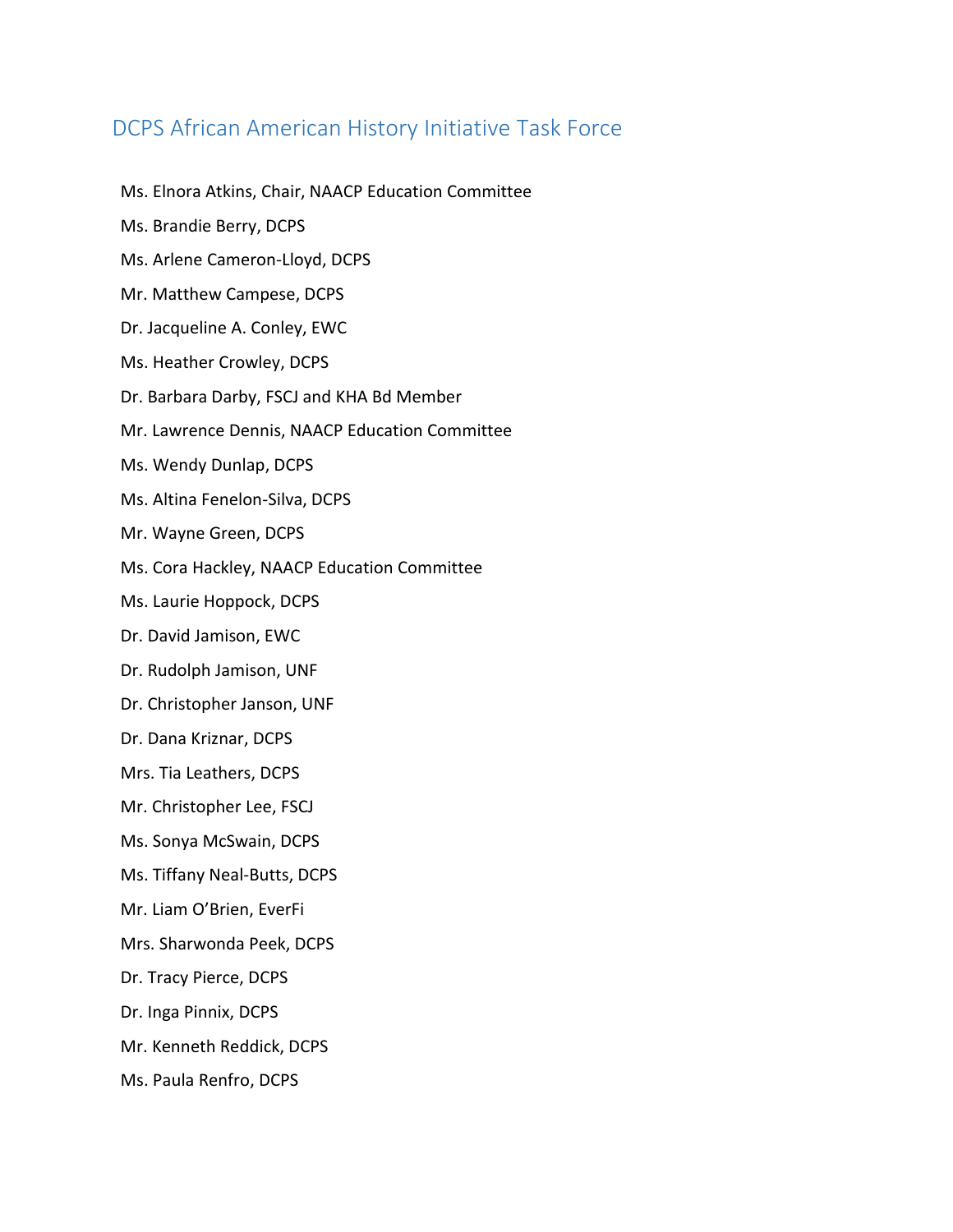Mr. Timothy Sloan, Parent/Community Member Ms. Sandra Thompson, NAACP Education Committee Ms. Tilena Washington Robinson, DCPS Mr. Shawn Wigg, DCPS Mr. Darrin Williams, DCPS The Honorable Darryl Willie, Board Member, DCPS Mr. Corey Wright, DCPS Mr. Joseph Yoo, DCPS

Meeting Schedule: Monthly meetings scheduled for the 4<sup>th</sup> Thursday of the month with location to be determined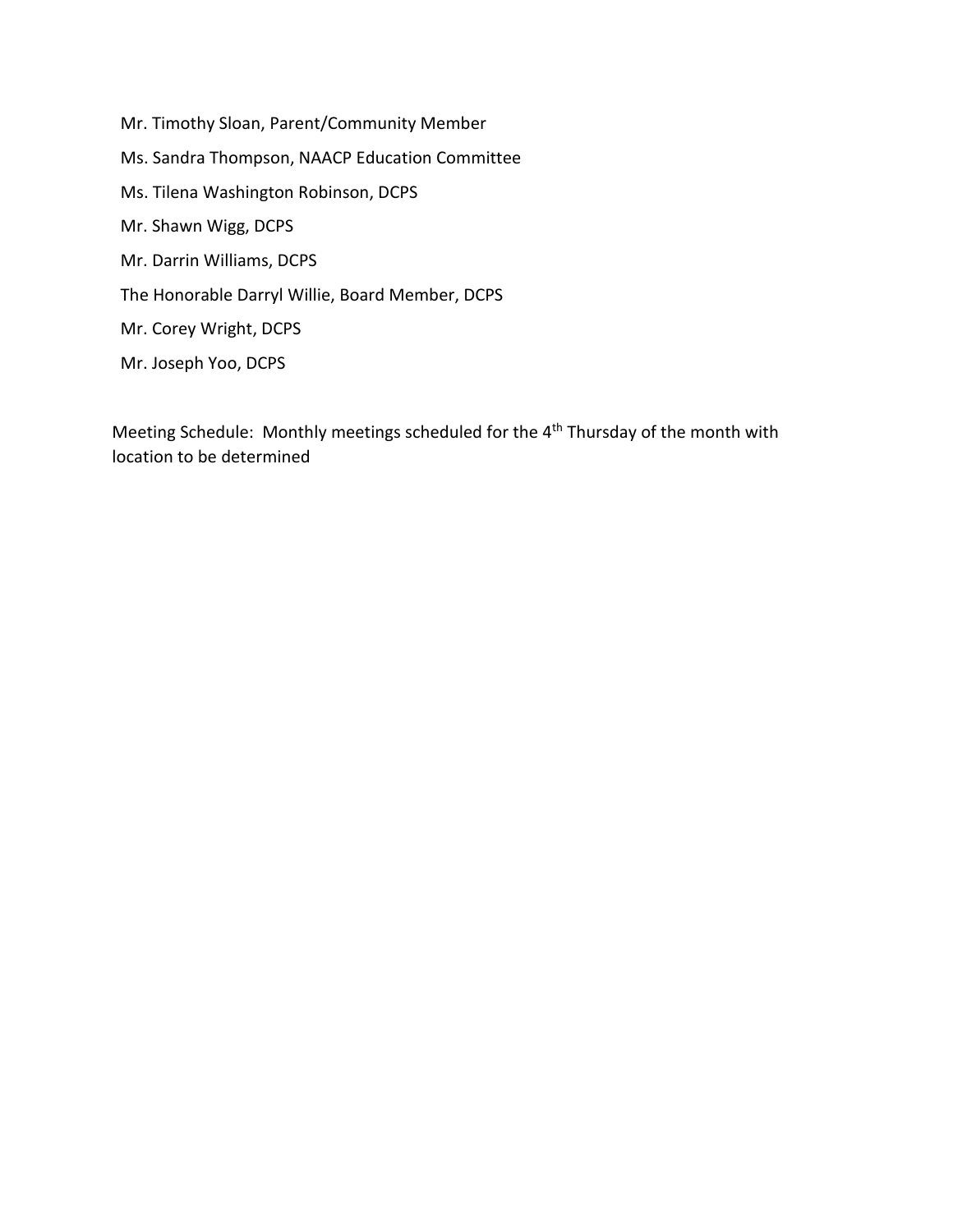### <span id="page-5-0"></span>Purpose

The purpose of this plan is to ensure the implementation of the mission and goals of the African American History Task Force, including the following:

- 1. Ensure that the required instruction for Florida African and African American History is implemented;
- 2. Publicize the plan to increase awareness of district efforts;
- 3. Provide ongoing professional development for teachers, students, and school staff in strategies for teaching African American History;
- 4. Allocate resources for professional development that enhances instruction of African American History;
- 5. Review the district's African American History Curriculum;
- 6. Provide student and teacher resources to support required instruction in African American History;
- 7. Provide lessons to ensure the content is integrated in the curriculum in all content areas throughout the year; and
- 8. Collaborate with university and community partners in the development and ongoing implementation of the African American History Curriculum.

This plan is intended to be a living document that is updated to reflect any changes in implementation, resources, strategies, and partnerships.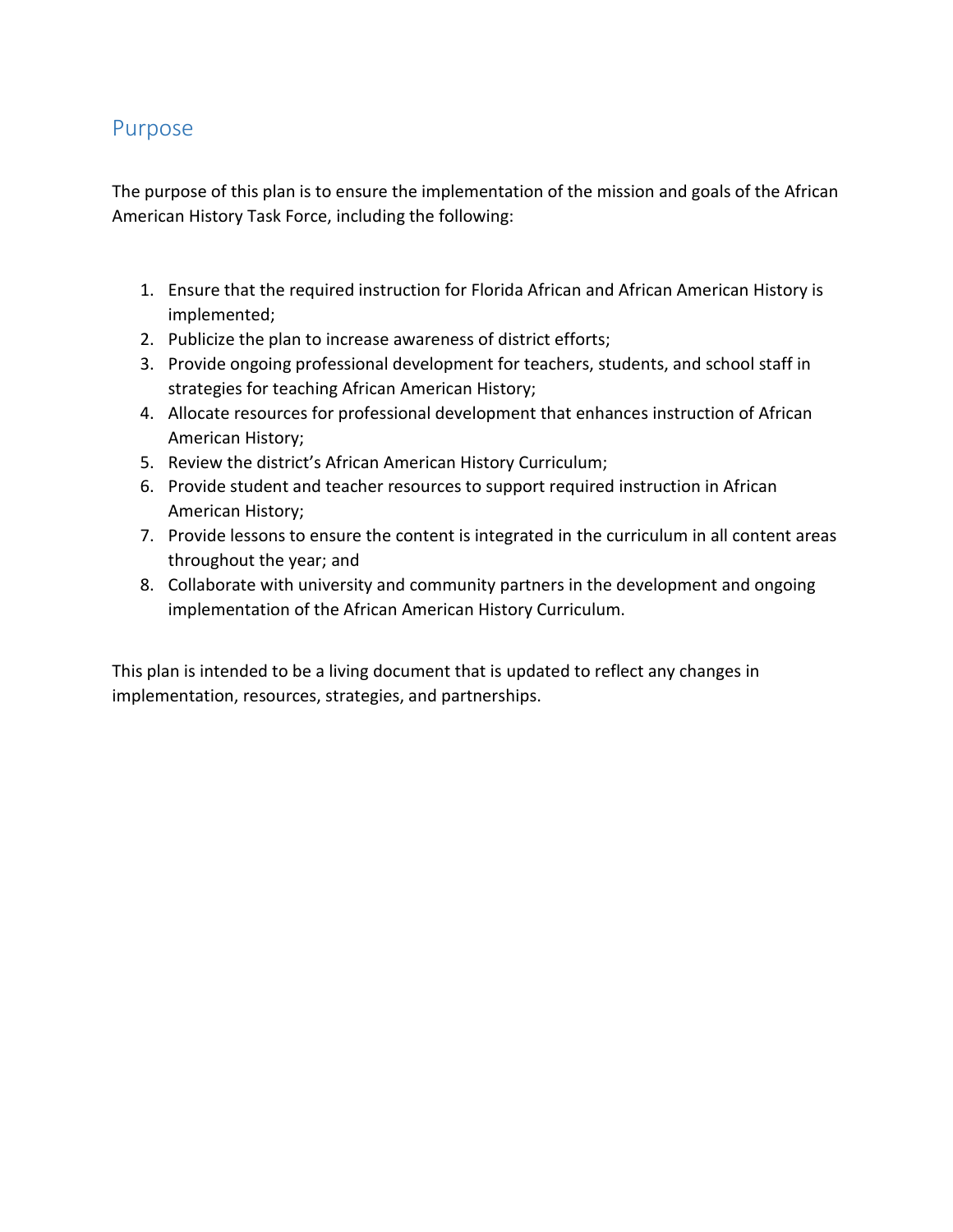# <span id="page-6-0"></span>African American History Initiative Community & Government Partners

| <b>Association</b>                          | <b>Partnering Opportunities</b>            |
|---------------------------------------------|--------------------------------------------|
| 100 Black Men of Jacksonville, Inc          | Scholarships                               |
|                                             | <b>Student Recognition</b>                 |
|                                             | <b>Mentors</b>                             |
|                                             | Annual Infinite Scholars College Fair      |
| 5000 Role Models of Excellence              | <b>Student Opportunities</b>               |
|                                             | <b>Guest Speakers</b>                      |
|                                             | Mentors                                    |
|                                             | <b>Service Learning Opportunities</b>      |
| Big Brothers and Big Sisters of Northeast   | <b>Beyond School Walls Mentorships</b>     |
| Florida                                     | <b>Guest Speakers</b>                      |
|                                             | Internships                                |
| <b>Buffalo Soldier House</b>                | Historic site in Brooklyn where African    |
|                                             | American fighters settled                  |
| City of Jacksonville                        | African American History Essay Contest     |
|                                             | Martin Luther King, Jr. Breakfast          |
|                                             | Martin Luther King, Jr. Parade             |
| City of Jacksonville's Citizen Planning and | Regular participation to address community |
| <b>Advisory Councils (CPACs)</b>            | needs                                      |
|                                             |                                            |
| CityYear Jacksonville                       | Martin Luther King, Jr. Day of Service     |
| <b>Communities in Schools</b>               | <b>Rising Stars</b>                        |
|                                             | <b>Robotics Competitions</b>               |
|                                             | After School Activities for Students       |
|                                             | Service Learning                           |
|                                             | <b>Field Trip Opportunities</b>            |
| Divine Nine Greek Organizations             | <b>Mentors</b>                             |
|                                             | Sponsors                                   |
|                                             | Scholarships                               |
|                                             | Service Project                            |
| Douglas Anderson Alumni Association         | Fiery Dragon Student and Alumnus           |
|                                             | <b>Interviews and Viewing</b>              |
| Duval Department of Health                  | Youth Disparity Study                      |
|                                             |                                            |
| Edward Waters College & James L Coon        | Partnership in the James L Coon African    |
| Foundation                                  | American Brain Brawl                       |
|                                             |                                            |
| Everfi                                      | Curriculum - 306 Program                   |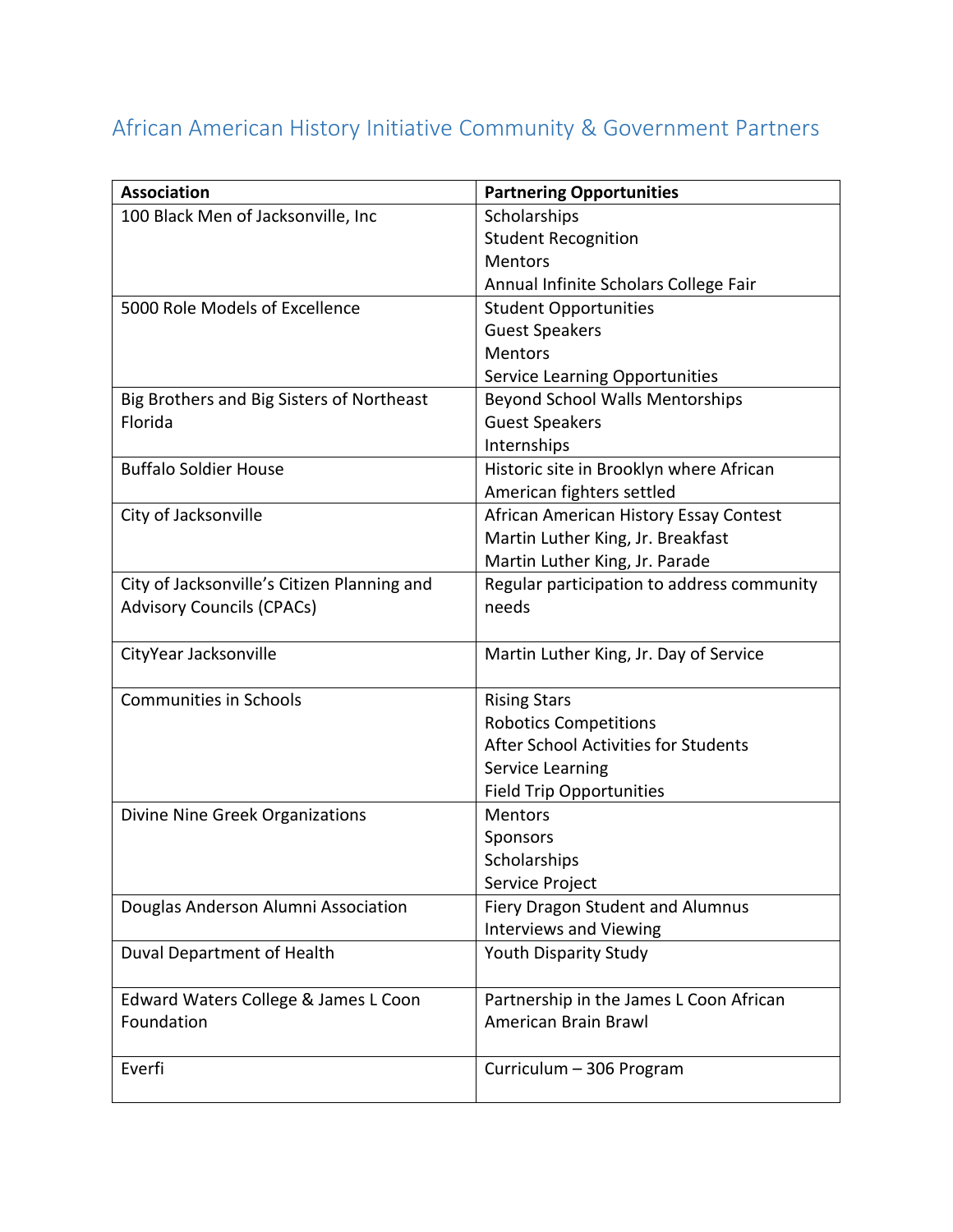| <b>Faith Based Partnerships</b>                    | Youth programming, resources, district<br>support                                                                                                                                                    |
|----------------------------------------------------|------------------------------------------------------------------------------------------------------------------------------------------------------------------------------------------------------|
| Florida Department of Education                    | <b>Curriculum Resources and Support</b>                                                                                                                                                              |
| Gamma Beta Boule                                   | Scholarships for African American students                                                                                                                                                           |
| I'm a Star Foundation                              | Let's Move Jax!<br>Lift Every Voice co-sponsor<br><b>Mentors</b><br><b>Service Learning Opportunities</b><br>Civic Engagement<br><b>Field Trips</b>                                                  |
| Jacksonville Jumbo Shrimp                          | <b>Black History Month Salute to Negro League</b><br>Baseball - High School Heritage Classic<br>Baseball Game between Raines and Ribault<br>Senior                                                   |
| Jacksonville Public Education Fund                 | Parents Who Lead Initiative - Implicit Bias<br><b>Training</b>                                                                                                                                       |
| <b>JASMYN</b>                                      | Teaching Respect for All Student Conference                                                                                                                                                          |
| The Mitch Foundation                               | Scholarships for underrepresented students                                                                                                                                                           |
| Museum of Science and History (MOSH)               | Relevant exhibits, student and teacher<br>resources                                                                                                                                                  |
| Opera Jax and the Metropolitan Opera               | Live at the Met HD performance of Porgy and<br>Bess livestreamed from the Metropolitan<br>Opera in NY                                                                                                |
| Padrica Mendez                                     | Local activitist, celebrity, and historian                                                                                                                                                           |
| Prince Hall Affiliated Free and Accepted<br>Masons | Student recognition, mentors, and<br>scholarships                                                                                                                                                    |
| <b>NAACP of Duval County</b>                       | NAACP Freedom Dinner - Table sponsor and<br>support provided from 5000 Role Models of<br><b>Excellence and Duval JROTC Department</b>                                                                |
| <b>NAACP Education Committee</b>                   | Participation in monthly NAACP Education<br><b>Committee Meetings</b><br>ACT-SO sponsorship and information sharing<br>with principals and students<br>Collaboration on education legislative issues |
| <b>Ritz Theater and Museum</b>                     | Lift Every Voice 75 <sup>th</sup> Anniversary<br><b>Commemoration Ceremony</b>                                                                                                                       |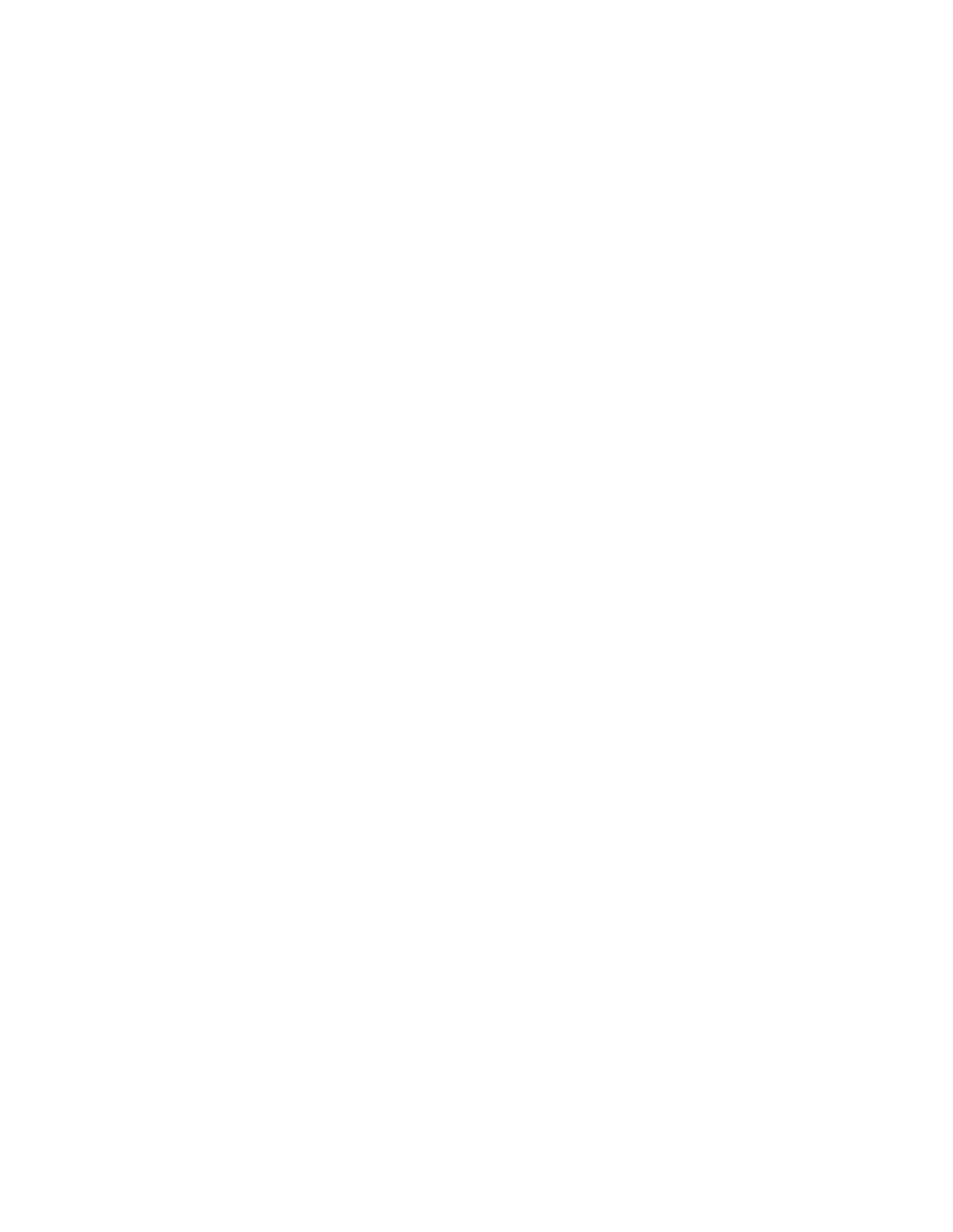## <span id="page-9-0"></span>African American History Initiative College and University Partners

Bethune-Cookman University Edward Waters College (EWC) Flagler College Florida A&M University Florida State College at Jacksonville (FSCJ) Jacksonville University (JU) University of Central Florida University of Florida University of North Florida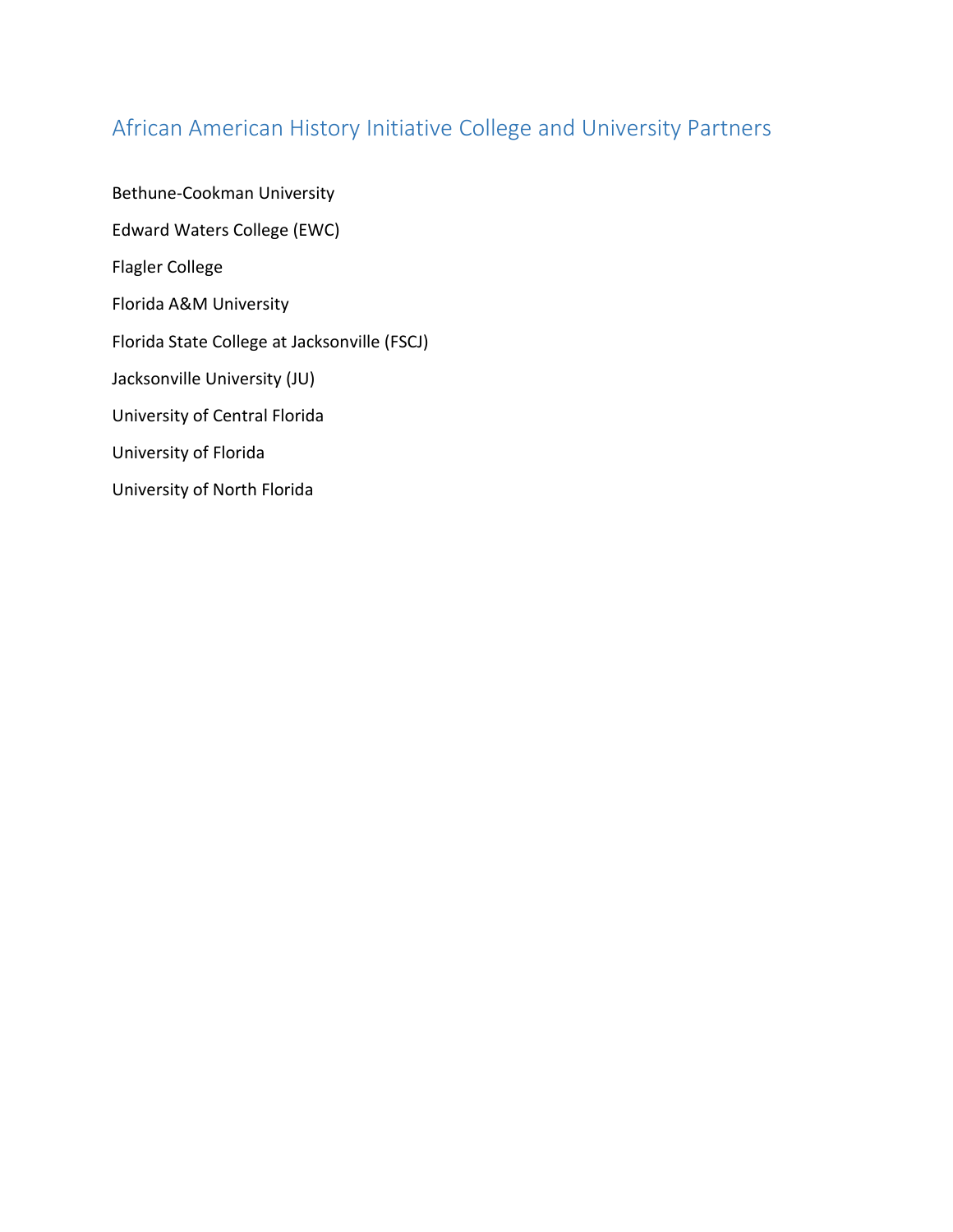## <span id="page-10-0"></span>Community Resources

| <b>Community Resource</b>                     | <b>Resource(s) Provided</b>                 |
|-----------------------------------------------|---------------------------------------------|
| <b>American Beach Museum</b>                  | <b>Field Trips</b>                          |
| American Beach, Florida                       |                                             |
| <b>Association for the Study of African</b>   | Resources                                   |
| <b>American Life and History (ASALH)</b>      | <b>Guest Speakers</b>                       |
| <b>National Organization</b>                  | <b>Primary Source Documents</b>             |
|                                               | <b>Black History Resources</b>              |
| <b>Bethune-Cookman Colllege</b>               | Field Trips to Mary McCloud Bethune House   |
| Daytona Beach                                 |                                             |
| <b>Cummer Museum of Art &amp; Garden</b>      | Augusta Savage Exhibit                      |
| Jacksonville, Florida                         | <b>Field Trips and Interactive Classes</b>  |
| <b>Durkeeville Historical Society/History</b> | Resources                                   |
| <b>Museum</b>                                 | Speakers                                    |
| Jacksonville, Florida                         |                                             |
| <b>Edward Waters College</b>                  | Field Trips to the first historically black |
| Jacksonville, Florida                         | college in Florida                          |
|                                               | Collaborative Performances, Guest Speakers, |
|                                               | and Debate Opportunities                    |
| <b>Flagler College</b>                        | Dare Not Walk Alone                         |
| St. Augustine, Florida                        |                                             |
| <b>Florida Theatre</b>                        | Performances                                |
| Jacksonville, Florida                         | <b>School and District Events</b>           |
| <b>Foot Soldier Memorial and Andrew Young</b> | <b>Field Trips</b>                          |
| Walkway                                       |                                             |
| St. Augustine, Florida                        |                                             |
| <b>Fort Mose</b>                              | Field Trips and classroom resources         |
| St. Augustine, Florida                        |                                             |
| <b>Karpeles Manuscript Library</b>            | <b>Field Trips</b>                          |
| Jacksonville, Florida                         | <b>Primary Source Documents</b>             |
| <b>Kingsley Plantation</b>                    | <b>Field Trips</b>                          |
| Fort George Island, Florida                   | Resources                                   |
|                                               | <b>Guest Speakers</b>                       |
| <b>Jacksonville Historical Society</b>        | <b>Primary Resources</b>                    |
| Jacksonville, Florida                         |                                             |
| Jacksonville Public Library                   | Exhibits                                    |
| <b>Numerous locations</b>                     | <b>Field Trips</b>                          |
|                                               | Resources                                   |
|                                               | Guest speakers                              |
| <b>Mandarin Museum and Historical Society</b> | <b>Primary Resources</b>                    |
| Jacksonville, Florida                         | <b>Field Trip Opportunities</b>             |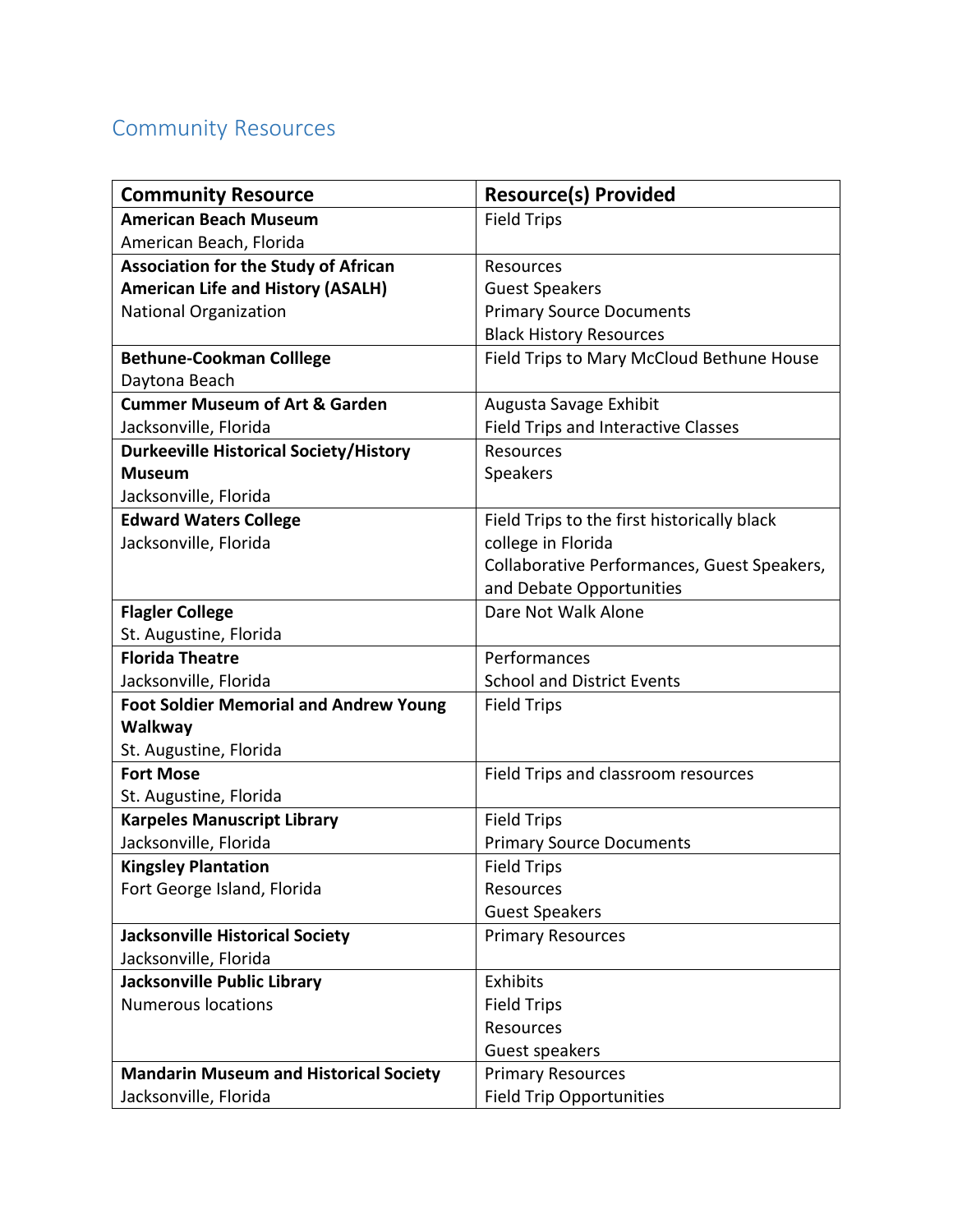| <b>Museum of Contemporary Art (MOCA)</b>    | History in the Making Exhibit     |
|---------------------------------------------|-----------------------------------|
| Jacksonville, Florida                       | <b>Field Trips</b>                |
| <b>Museum of Science and History (MOSH)</b> | <b>Field Trips</b>                |
| Jacksonville, Florida                       | Exhibits                          |
|                                             | Classroom Resources               |
| <b>Norman Studios</b>                       | Online resources                  |
| Jacksonville, Florida                       | (Currently being restored)        |
| <b>Olustee Battlefield</b>                  | Reenactments                      |
| Olustee, Florida                            | <b>Primary Resources</b>          |
|                                             | <b>Field Trips</b>                |
| <b>Ritz Theater and Museum</b>              | <b>Field Trips</b>                |
| Jacksonville, Florida                       | Performances                      |
|                                             | <b>Guest Speakers and Artists</b> |
|                                             | <b>School and District Events</b> |
| Tuskegee Airmen, East Coast Chapter         | <b>Guest Speakers</b>             |
| <b>Speakers Bureau</b>                      |                                   |
| Washington, D.C.                            |                                   |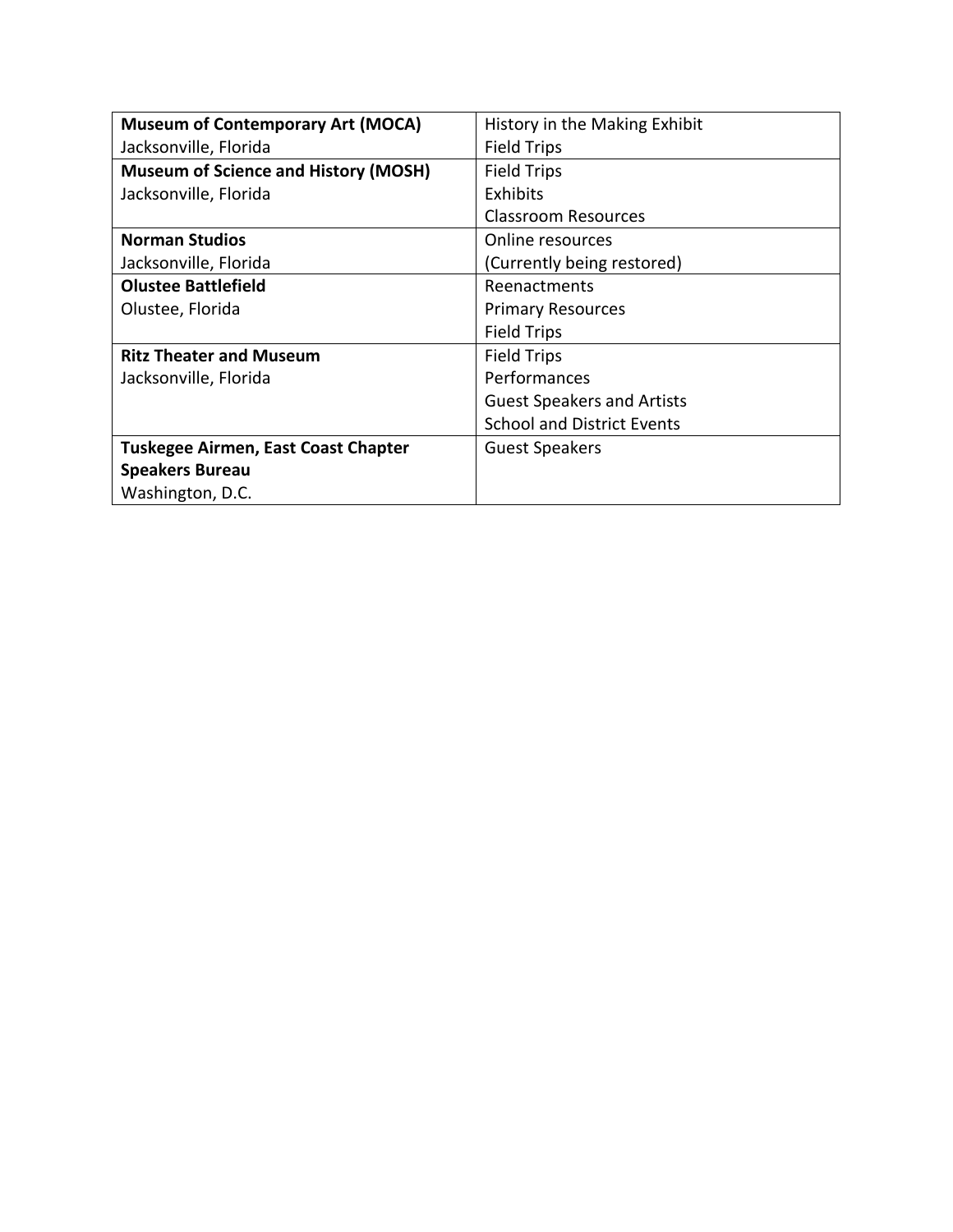## <span id="page-12-0"></span>Calendar of Events

#### **JANUARY**

- January 17 City of Jacksonville Martin Luther King, Jr. Breakfast
- January 17 NAACP Martin Luther King, Jr. Breakfast
- January 18 100 Black Men of Jacksonville's 16<sup>th</sup> Annual Infinite Scholars College Fair
- January 20 City of Jacksonville Martin Luther King, Jr. Parade
- January 20 CityYear MLK, Jr Day of Service

#### **FEBRUARY**

| February 1  | Live at the Met HD "Porgy and Bess" performance live streamed from New York<br>City to DA Theater for all DCPS students |
|-------------|-------------------------------------------------------------------------------------------------------------------------|
| February 4  | Lift Every Voice Proclamation at the DCPS School Board Meeting                                                          |
| February 4  | Walk of Understanding with Rodney Hurst and Ritz Theater trip for Teacher<br>Leaders                                    |
| February 8  | Annual Dr. Mary McLeod Bethune Community Leadership Breakfast                                                           |
| February 9  | Unveiling of James Weldon Johnson Middle School Art Mural and Student<br>Performance                                    |
| February 12 | Inaugural Celebration of the Black National Anthem "120 Years of Lifting Our<br>Voices"                                 |
| February 13 | Black History Month Salute to Negro League Baseball High School Heritage<br>Classic                                     |
| February    | (Second weekend) AMC Heritage Weekend                                                                                   |
| February 15 | <b>Urban Education Symposium</b>                                                                                        |
| February 20 | Douglas Anderson Legacy Gallery Opening and Fiery Dragons Tribute to the<br>Douglas Anderson Alumni Association         |
| February 28 | Susie Tolbert Black History Through the Ages at 4:30 p.m.                                                               |

#### **OTHER IMPORTANT DATES**

March 5 Universoul Circus for DCPS VPK and HeadStart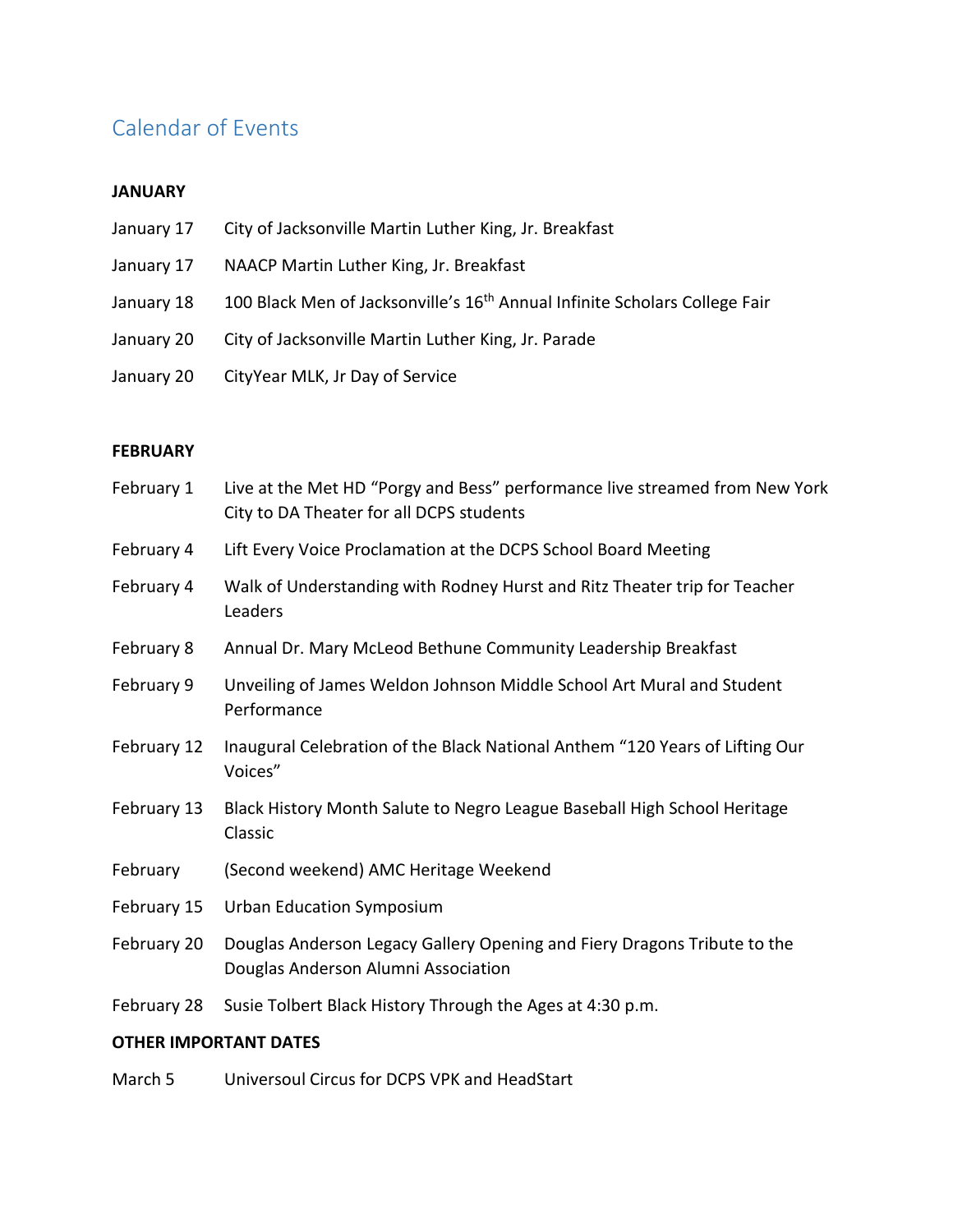| March 6   | Book Club - Along the Way at Jacksonville Public Library                              |
|-----------|---------------------------------------------------------------------------------------|
| March 21  | <b>Bob Hayes Track Meet</b>                                                           |
| March TBD | DASOTA "Black Arts" performance at the Ritz Theater                                   |
| March 25  | Last historic marker to be placed in downtown Fernandina at Fort San Carlos           |
| March 28  | District ACT-SO Competition at Douglas Anderson School of the Arts                    |
| June      | HBCU college visit for 5,000 Role Models of Excellence                                |
| July      | National NAACP ACT-SO Competition                                                     |
| July      | National Walk of Understanding with Jacksonville Teacher Residency/UNF<br>partnership |
| August    | <b>Teacher Planning Day Inservice</b>                                                 |
|           |                                                                                       |

#### **ONGOING MONTHLY EVENTS**

NAACP Education Committee  $-4$ <sup>th</sup> Monday of each month (holidays excluded)

City of Jacksonville CPAC Meetings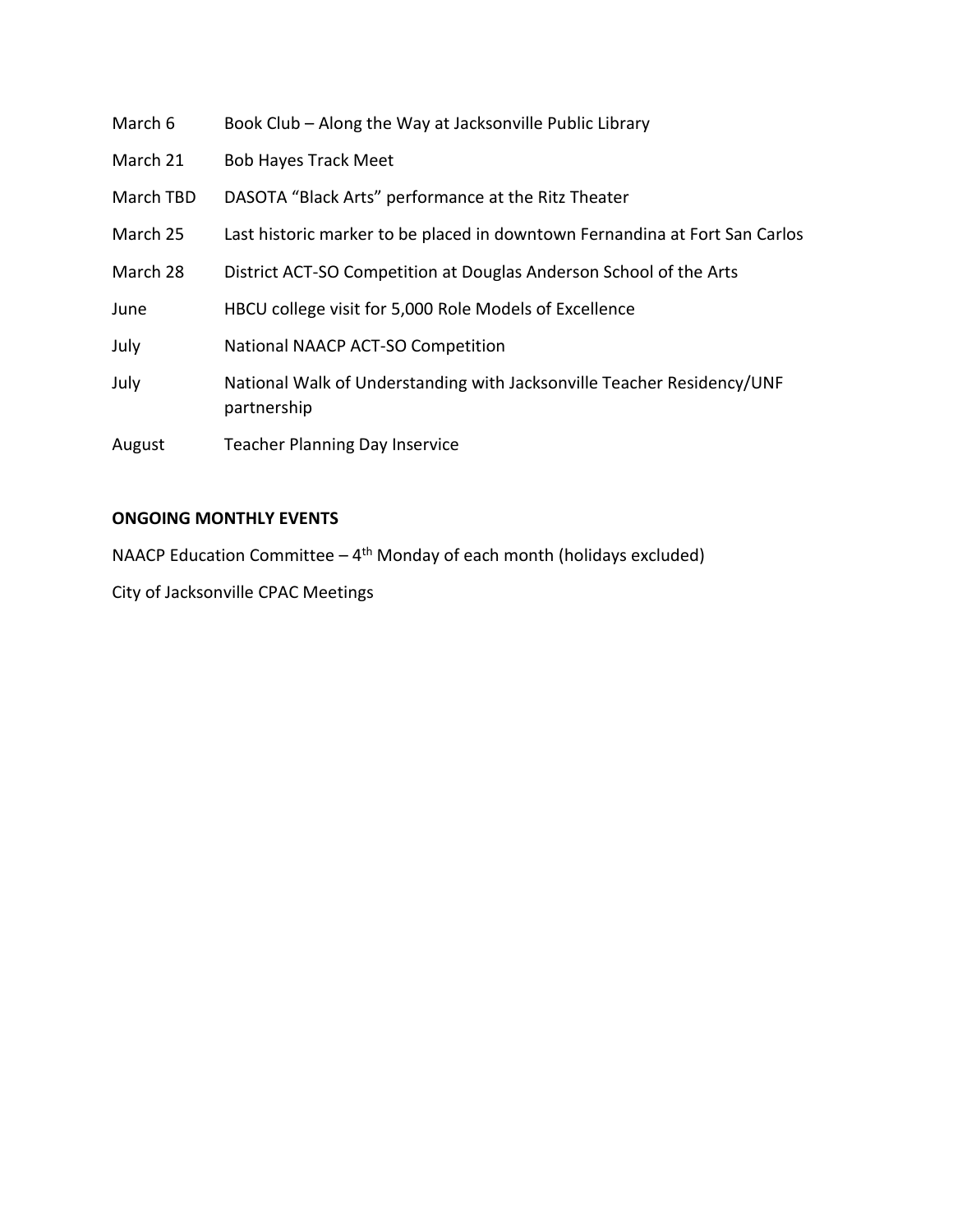## <span id="page-14-0"></span>Professional Development

#### **2019-2020 School Year**

| Group                                    | <b>Professional Development</b>                    |
|------------------------------------------|----------------------------------------------------|
| <b>Secondary Social Studies Teachers</b> | Social Studies Teacher Inservice - August 7,       |
|                                          | 2019                                               |
|                                          | US History Inservice - January 14, 2020            |
|                                          | Civic Inservice - January 15, 2020                 |
| <b>Content Area Teachers</b>             | Teacher Inservice - August 7, 2019                 |
| <b>Teacher Leaders</b>                   | Teacher Leader Academy Year Two - 4                |
|                                          | seminars, including:                               |
|                                          | Seminar 1: Promoting Equity, Cultural<br>$\bullet$ |
|                                          | Responsiveness, and Stakeholder                    |
|                                          | Engagement                                         |
|                                          | Seminar 2: Promoting Equity<br>$\bullet$           |
|                                          | Conversation                                       |
|                                          | Seminar 3: Equity Stance and Audits                |
|                                          | Seminar 4: Programmatic Equip,                     |
|                                          | <b>Equity Audit and Inquiry</b>                    |
| <b>District Staff</b>                    | <b>Implicit Bias and Cultural Responsiveness</b>   |
|                                          | Overview - December 6, 2019                        |
| Schools & School-Based Teams             | Upon Request:                                      |
|                                          | <b>Implicit Bias Training</b>                      |
|                                          | Restorative Justice - Tier 1<br>$\bullet$          |
|                                          | Restorative Justice - Tier 2 & 3                   |
|                                          | Creating a Culturally Responsive<br>$\bullet$      |
|                                          | Learning Environment                               |

#### **Professional Development to Consider Adding:**

- Structural Racism
- Additional Implicit Bias
- Mandatory Instruction Requirements
- Equity and Inclusion in Gifted Programs
- Academic conferences such as ASALH and National Council of Black Studies (NCBS)
- Summer Teachers programs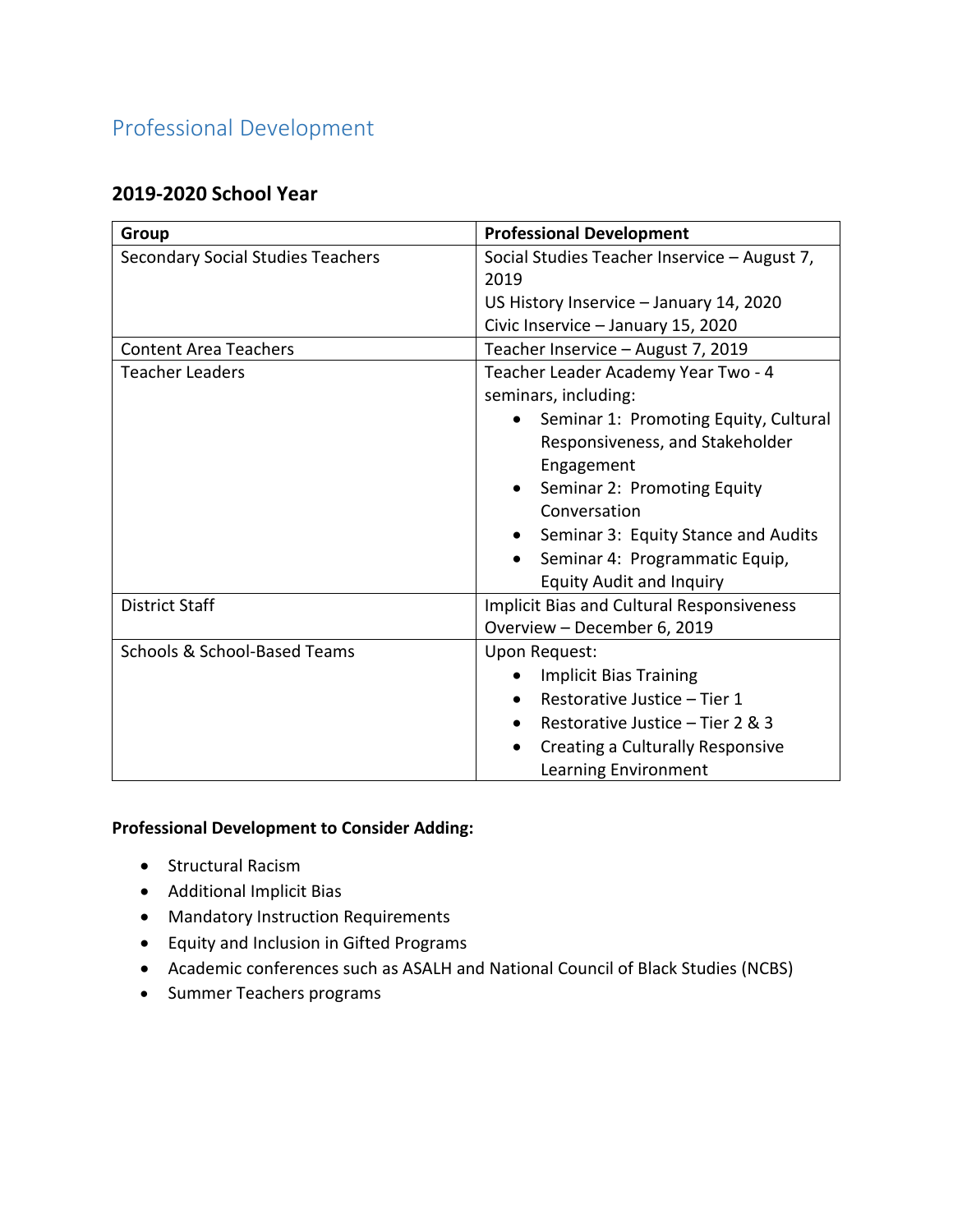## <span id="page-15-0"></span>Goals and Initiatives [Under Construction]

#### **Goal:**

Increase the number of books and digital content available to students to better reflect the diversity of our student body.

| <b>Initiatives/Action Steps:</b>                                                                                                                    | <b>Outcomes:</b> |
|-----------------------------------------------------------------------------------------------------------------------------------------------------|------------------|
| Purchase high-interest books for school media<br>centers that represent the multicultural<br>diversity of our students for primary grade<br>levels. |                  |
|                                                                                                                                                     |                  |

| Goal:<br>Enhance the teaching of African American History by providing additional courses and<br>curriculum resources across the content area. |                  |
|------------------------------------------------------------------------------------------------------------------------------------------------|------------------|
| <b>Initiatives/Action Steps:</b>                                                                                                               | <b>Outcomes:</b> |
| Develop a partnership with EverFi to provide<br>relevant African American History online<br>curriculum for students                            |                  |
| Create and adopt and African American<br>Literature course for high school students                                                            |                  |

#### **Goal:**

Provide additional Professional Development opportunities for instructional personnel to better implement elements of African American History using various technologies and resources.

| <b>Initiatives/Action Steps:</b> | Outcomes: |
|----------------------------------|-----------|
|                                  |           |
|                                  |           |

#### **Goal:**

Increase student, parent and community engagement in the implementation of the teaching of African American History.

| <b>Initiatives/Action Steps:</b> | <b>Outcomes:</b> |
|----------------------------------|------------------|
|                                  |                  |
|                                  |                  |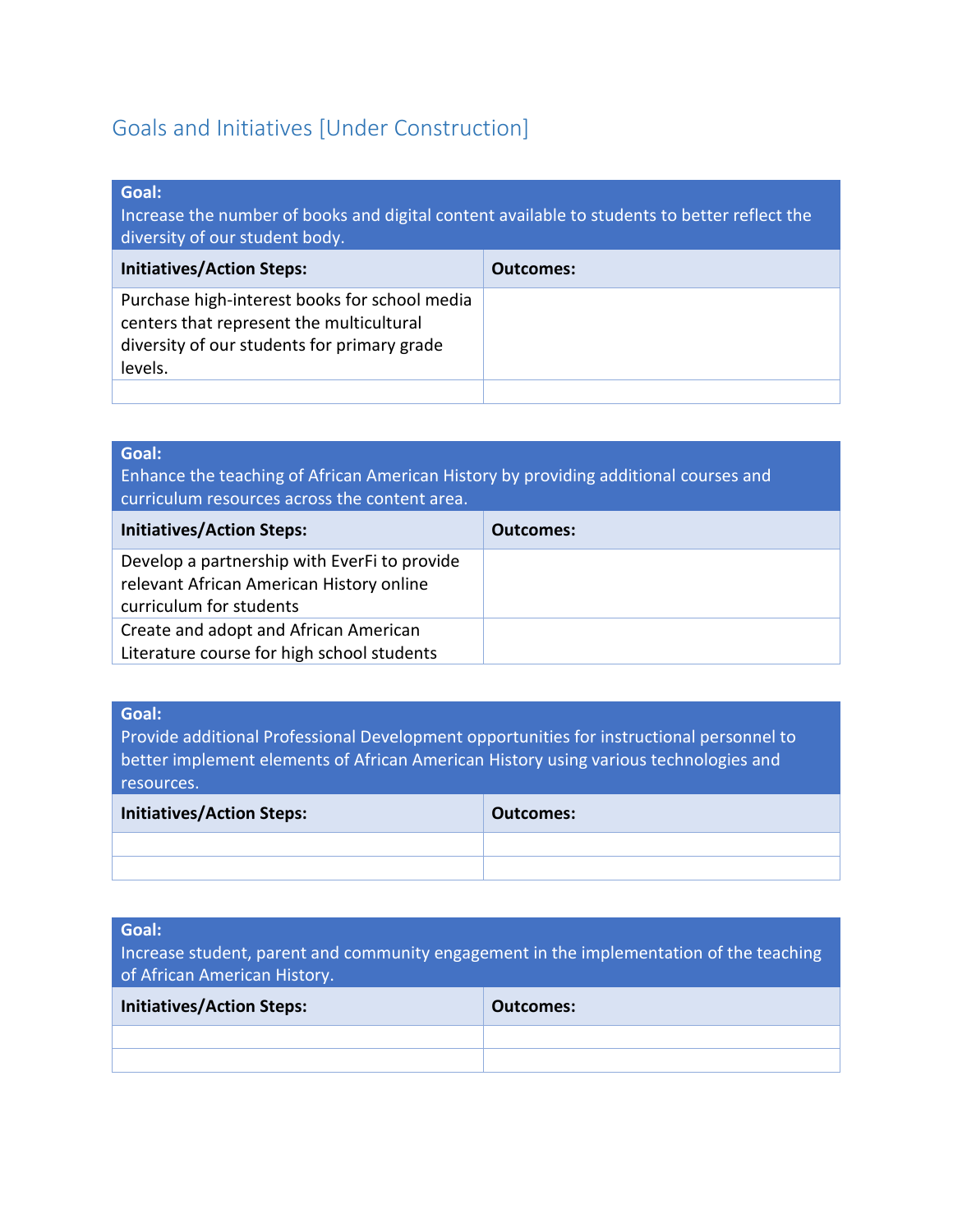**Goal:** 

Create additional opportunities for students to be engaged in activities that support the African American History Initiative

| <b>Initiatives/Action Steps:</b>                                                                                        | Outcomes: |
|-------------------------------------------------------------------------------------------------------------------------|-----------|
| Create a program similar to the 5,000 Role Models<br>of Excellence for young women of color                             |           |
| Develop a series of student essays, videos and<br>research documenting the history of local African<br>American leaders |           |
| Begin oratorical contests for students                                                                                  |           |
| Support clubs for ethnic groups at our schools                                                                          |           |
| Engage students in the Task Force                                                                                       |           |
| Programming that includes ALL students                                                                                  |           |
| Dual Enrollment African American History Class                                                                          |           |

Goal: Inclusive instruction that includes ALL students, not just African American history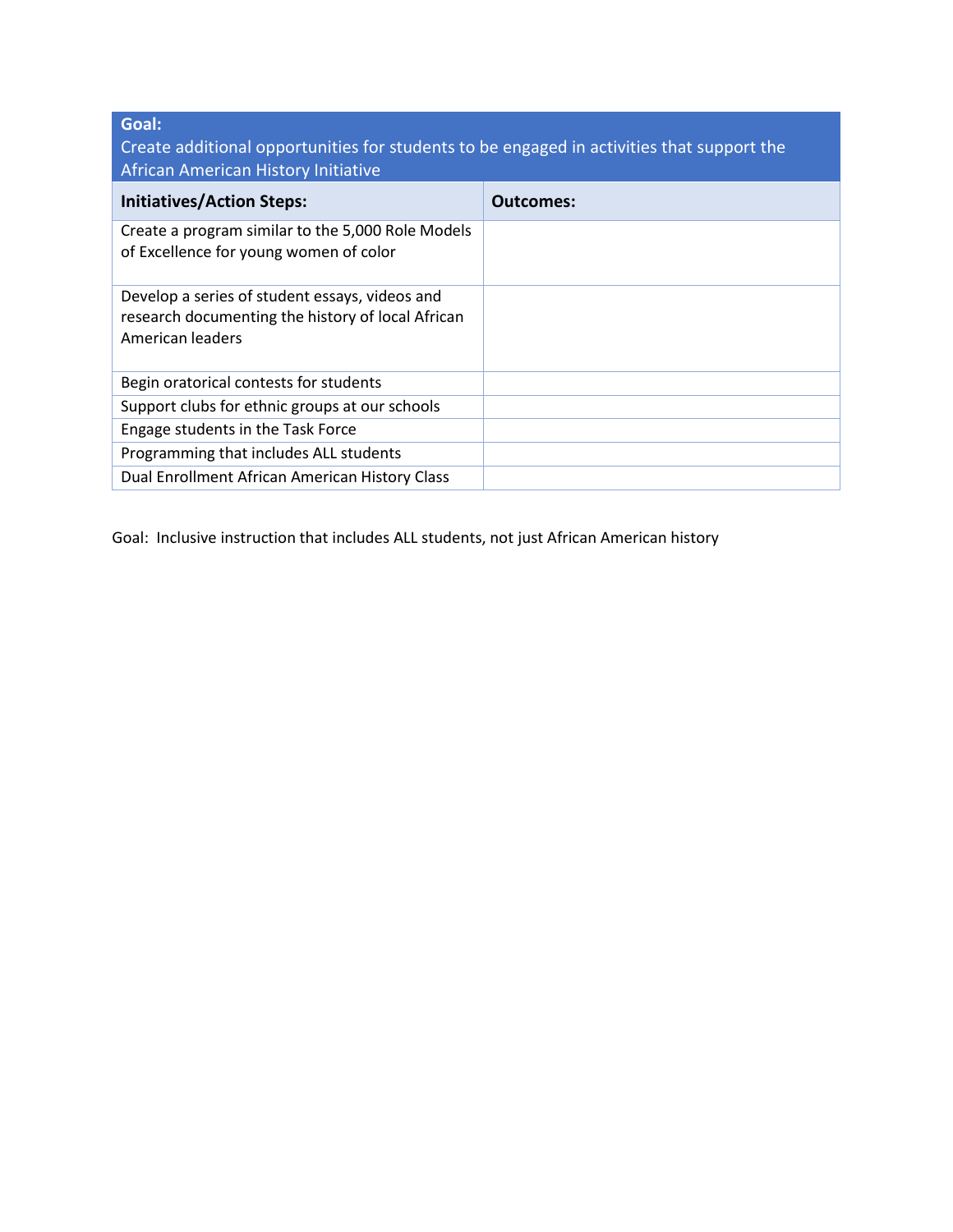## <span id="page-17-0"></span>Curriculum

| Level                                                                  | <b>Curriculum Guide Link</b>                                                                                                                   |
|------------------------------------------------------------------------|------------------------------------------------------------------------------------------------------------------------------------------------|
| Primary (K-2) Curriculum Guides -<br>embedded in English/Language Arts | <b>Primary School Link</b><br>Kindergarten - Duval Reads Module 12<br>Grade 1 - Duval Reads Module 10<br>Grade 2 – Duval Reads Modules 7 and 9 |
| Intermediate (3-5) Curriculum Guides                                   | Grade 3: Third Grade Link<br>Grade 4: Fourth Grade Link<br>Grade 5: Fifth Grade Link                                                           |
| Middle School Social Studies Curriculum<br>Guides                      | <b>Middle School Link</b>                                                                                                                      |
| High School Social Studies Curriculum<br>Guides                        | <b>High School Link</b>                                                                                                                        |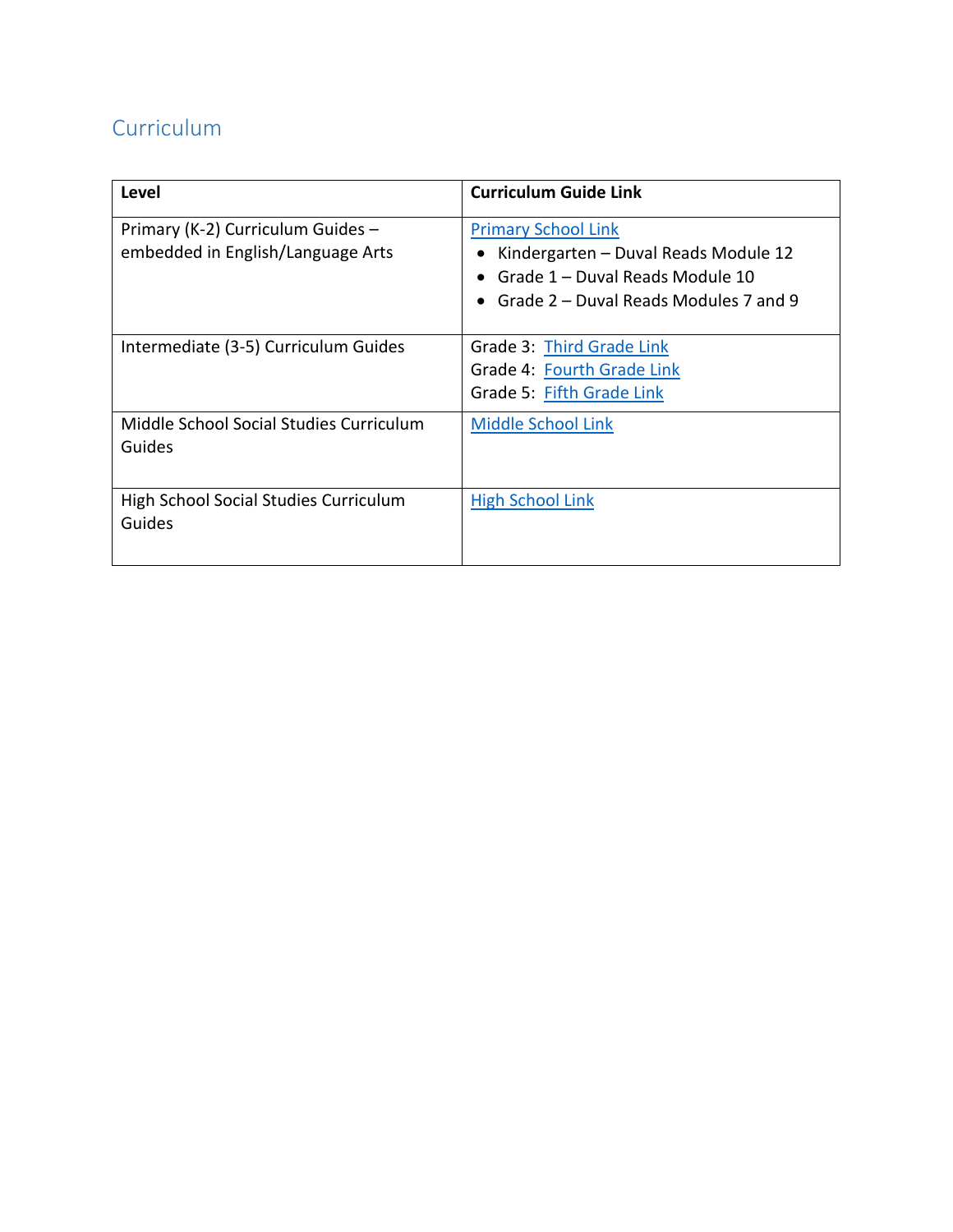## Required Instruction

1003.42, (2)(h), F.S.,

The history of African Americans, including the history of African peoples before the political conflicts that led to the development of slavery, the passage to America, the enslavement experience, abolition, and the contributions of African Americans to society. Instructional materials shall include the contributions of African Americans to American society.

<span id="page-18-0"></span>

| Standard                                                                                                | Course                                 | Measure              | <b>Materials and Resources</b>                                                         |
|---------------------------------------------------------------------------------------------------------|----------------------------------------|----------------------|----------------------------------------------------------------------------------------|
| • SS.912.A.2.1 Review causes and consequences of the                                                    | • US History                           | <b>United States</b> | African American History (Semester & Yearlong)                                         |
| Civil War.                                                                                              | <b>US History</b><br>$\bullet$         | <b>History EOC</b>   | <b>Everfi African American History 306</b>                                             |
|                                                                                                         | <b>Honors</b>                          | assessment           |                                                                                        |
| • SS.912.A.2.2 Assess the influence of significant people                                               | • African-                             |                      | Law Studies                                                                            |
| or groups on Reconstruction.                                                                            | American                               | Middle Grades        | McGraw-Hill - Street Law: A Course in<br>$\bullet$                                     |
|                                                                                                         | History                                | Civics EOC           | Practical Law, 9 <sup>th</sup> , Grades 9-12                                           |
| • SS.912.A.2.3 Describe the issues that divided                                                         | • Aerospace                            | assessment           |                                                                                        |
| Republicans during the early Reconstruction era.                                                        | Science 1 & 4                          |                      | <b>United States Government</b>                                                        |
|                                                                                                         | Naval Science 1                        |                      | Prentice-Hall - Magruder's American<br>$\bullet$                                       |
| • SS.912.A.2.4 Distinguish the freedoms guaranteed to                                                   | Multicultural<br>$\bullet$             |                      | Government, Grades 9-12, McClenaghan                                                   |
| African Americans and other groups with the 13th,                                                       | <b>Studies</b>                         |                      |                                                                                        |
| 14th, and 15th Amendments to the Constitution.                                                          | • Civics                               |                      | <b>United States History:</b>                                                          |
|                                                                                                         | Legal Systems<br>$\bullet$             |                      | Florida Transformative Education -<br>$\bullet$                                        |
| • SS.912.A.2.5 Assess how Jim Crow Laws influenced life                                                 | and Concepts                           |                      | Gateway to U.S. History, Grade 9-12, Mark                                              |
| for African Americans and other racial/ethnic minority                                                  | The History of<br>$\bullet$            |                      | Jarrett and Robert Yahng, 1st                                                          |
| groups.                                                                                                 | the Vietnam                            |                      | McGraw-Hill School Education, LLC -                                                    |
|                                                                                                         | War                                    |                      | Florida United States History & Geography<br>- Modern Times, Grade 9-12, Brinkley, 1st |
| • SS.912.A.2.6 Compare the effects of the Black Codes                                                   | • HOPE Core                            |                      |                                                                                        |
| and the Nadir on freed people, and analyze the<br>sharecropping system and debt peonage as practiced in | Health 1 & 2                           |                      | United States History Honors:                                                          |
| the United States.                                                                                      | • First Aid and                        |                      | Florida Transformative Education -<br>$\bullet$                                        |
|                                                                                                         | Safety                                 |                      | Gateway to U.S. History Honors, Grade 9-                                               |
| • SS.912.A.3.5 Identify significant inventors of the                                                    | • Personal Social                      |                      | 12, Mark Jarrett & Robert Yahng, 1st                                                   |
| Industrial Revolution including African Americans and                                                   | & Family                               |                      |                                                                                        |
| women.                                                                                                  | Relationships                          |                      | M/J United States History:                                                             |
|                                                                                                         | Personal, Career                       |                      | McGraw-Hill School Education, LLC-<br>$\bullet$                                        |
|                                                                                                         | & School                               |                      | Discovering Our Past: A History of the                                                 |
| • SS.912.A.3.12 Compare how different                                                                   | Development<br><b>Skills 2 &amp; 3</b> |                      | United States, Grade 6-8                                                               |
| nongovernmental organizations and progressives                                                          |                                        |                      |                                                                                        |
|                                                                                                         | M/J US History                         |                      |                                                                                        |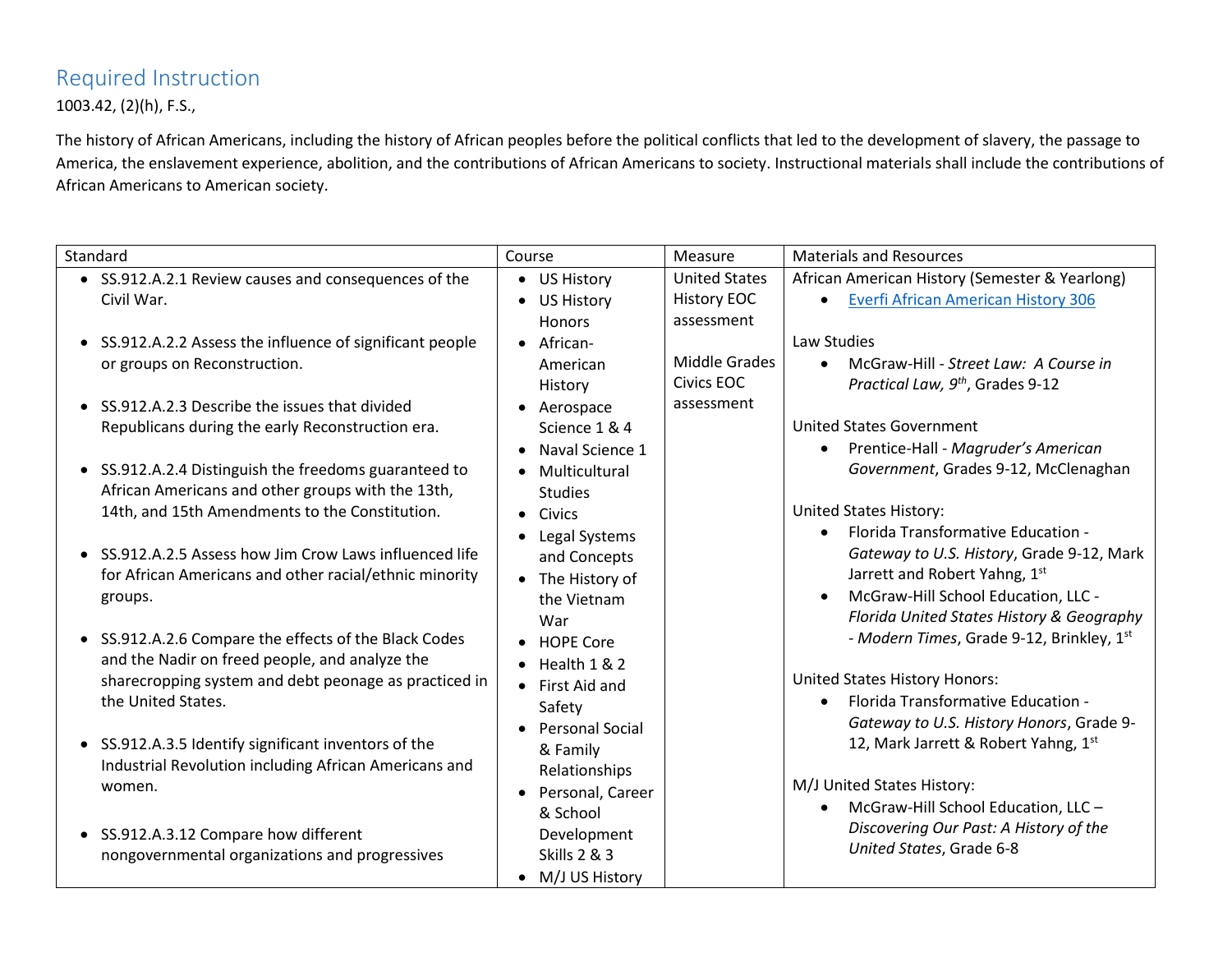| worked to shape public policy, restore economic<br>opportunities, and correct injustices in American life. | • M/J US History<br>Advanced  | M/J United States History, Advanced:                                    |
|------------------------------------------------------------------------------------------------------------|-------------------------------|-------------------------------------------------------------------------|
|                                                                                                            | • M/J US History              | Teachers' Curriculum Institute - History                                |
| • SS.912.A.4.8 Compare the experiences Americans                                                           | & Career                      | Alive! The United States Through                                        |
| (African Americans, Hispanics, Asians, women,                                                              | Planning                      | Industrialism - 20, Grade 6-8, Diane Hart,                              |
| conscientious objectors) had while serving in Europe.                                                      | M/J US History                | 3 <sup>rd</sup>                                                         |
|                                                                                                            | Advanced &                    |                                                                         |
| • SS.912.A.4.9 Compare how the war impacted German                                                         | <b>Career Planning</b>        |                                                                         |
| Americans, Asian Americans, African Americans,                                                             | M/J Health                    | M/J Civics:                                                             |
| Hispanic Americans, Jewish Americans, Native                                                               | Grade 7                       | Florida Transformative Education -                                      |
| Americans, women and dissenters in the United States.                                                      | • M/J Personal,               | Gateway to American Government, Grade                                   |
|                                                                                                            | Career and                    | 6-8, Mark Jarrett and Robert Yahng, 1st                                 |
| • SS.912.A.5.6 Analyze the influence that Hollywood, the                                                   | School                        | McGraw-Hill School Education, LLC -                                     |
| Harlem Renaissance, the Fundamentalist movement,                                                           | Development                   | Florida Middle School Civics, Grade 6-8,                                |
| and prohibition had in changing American society in                                                        | Skills 2 & Career             | Remy, 1 <sup>st</sup>                                                   |
| the 1920s.                                                                                                 | Planning                      |                                                                         |
|                                                                                                            | M/J Language                  | M/J Civics, Advanced:                                                   |
| SS.912.A.5.7 Examine the freedom movements that                                                            | Arts <sub>2</sub>             | Florida Transformative Education,                                       |
| advocated civil rights for African Americans, Latinos,                                                     | M/J Language<br>$\bullet$     | <b>Gateway to American Government</b>                                   |
| Asians, and women.                                                                                         | Arts 2 Advanced               | Advanced, Grade 6-8, Mark Jarrett &                                     |
|                                                                                                            | M/J Language<br>$\bullet$     | Robert Yahng, 1st                                                       |
| • SS.912.A.5.8 Compare the views of Booker T.                                                              | Arts 2 Through                |                                                                         |
| Washington, W.E.B. DuBois, and Marcus Garvey                                                               | <b>ESOL</b>                   |                                                                         |
| relating to the African American experience.                                                               | M/J Peer                      | M/J World History:                                                      |
|                                                                                                            | Counseling                    | McGraw-Hill School Education, LLC -                                     |
| • SS.912.A.5.9 Explain why support for the Ku Klux Klan                                                    | M/J Engaged<br>$\bullet$      | Discovering our Past: A History of the                                  |
| varied in the 1920s with respect to issues such as anti-                                                   | Citizenship                   | World, Spielvogel, 1st                                                  |
| immigration, anti-African American, anti-Catholic, anti-                                                   | through Service               |                                                                         |
| Jewish, anti-women, and anti-union ideas.                                                                  | Learning 2                    | Social Studies - Grade 5 Duval Reads:                                   |
|                                                                                                            | Social Studies -              | Core Knowledge Foundation. (2013) Core                                  |
| • SS.912.A.6.4 Examine efforts to expand or contract                                                       | Grade 5                       | Knowledge Curriculum Series, adapted by<br>Duval County Public Schools. |
| rights for various populations during World War II.                                                        | Health - Grade 5              |                                                                         |
|                                                                                                            | Social Studies -              | Social Studies - Grade 4 Duval Reads:                                   |
| • SS.912.A.6.5 Explain the impact of World War II on                                                       | Grade 4                       | Core Knowledge Foundation. (2013) Core                                  |
| domestic government policy.                                                                                | Health - Grade 4<br>$\bullet$ | Knowledge Curriculum Series, adapted by                                 |
|                                                                                                            | Social Studies -<br>$\bullet$ | Duval County Public Schools.                                            |
|                                                                                                            | Grade 3                       |                                                                         |
|                                                                                                            | Health - Grade 3<br>$\bullet$ | Social Studies - Grade 3 Duval Reads:                                   |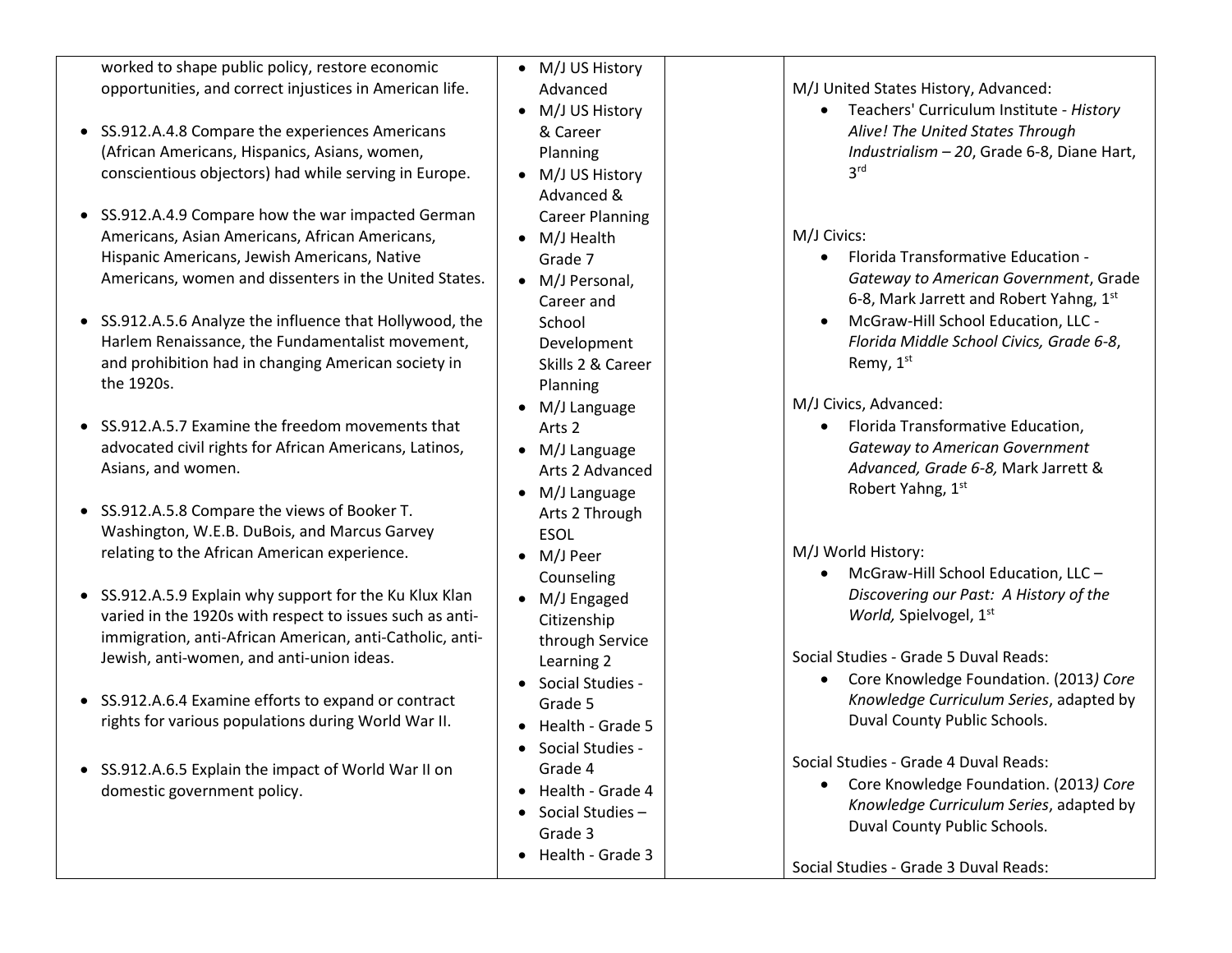- SS.912.A.7.13 Analyze the attempts to extend New Deal legislation through the Great Society and the successes and failures of these programs to promote social and economic stability.
- SS.912.A.7.4 Evaluate the success of 1960s era presidents' foreign and domestic policies.
- SS.912.A.7.5 Compare nonviolent and violent approaches utilized by groups (African Americans, women, Native Americans, Hispanics) to achieve civil rights.
- SS.912.A.7.6 Assess key figures and organizations in shaping the Civil Rights Movement and Black Power Movement.
- SS.912.A.7.7 Assess the building of coalitions between African Americans, whites, and other groups in achieving integration and equal rights.
- SS.912.A.7.8 Analyze significant Supreme Court decisions relating to integration, busing, affirmative action, the rights of the accused, and reproductive rights.
- HE.912.C.2.2 Assess how the school and community can affect personal health practice and behaviors.
- SS.8.A.2.2 Compare the characteristics of the New England, Middle, and Southern colonies.
- SS.8.A.2.3 Differentiate economic systems of New England, Middle and Southern colonies including indentured servants and slaves as labor sources.
- SS.8.A.2.7 Describe the contributions of key groups (Africans, Native Americans, women, and children) to the society and culture of colonial America.
- Social Studies -Grade 2
- $\bullet$  Health Grade 2
- Social Studies -Grade 1
- Health Grade 1
- Social Studies -Grade Kindergarten

 Core Knowledge Foundation. (2013*) Core Knowledge Curriculum Series*, adapted by Duval County Public Schools.

Social Studies - Grade 2 Duval Reads:

 Core Knowledge Foundation. (2013*) Core Knowledge Curriculum Series*, adapted by Duval County Public Schools.

Social Studies - Grade 1 Duval Reads:

 Core Knowledge Foundation. (2013*) Core Knowledge Curriculum Series*, adapted by Duval County Public Schools.

Social Studies - Grade Kindergarten Duval Reads:

 Core Knowledge Foundation. (2013*) Core Knowledge Curriculum Series*, adapted by Duval County Public Schools.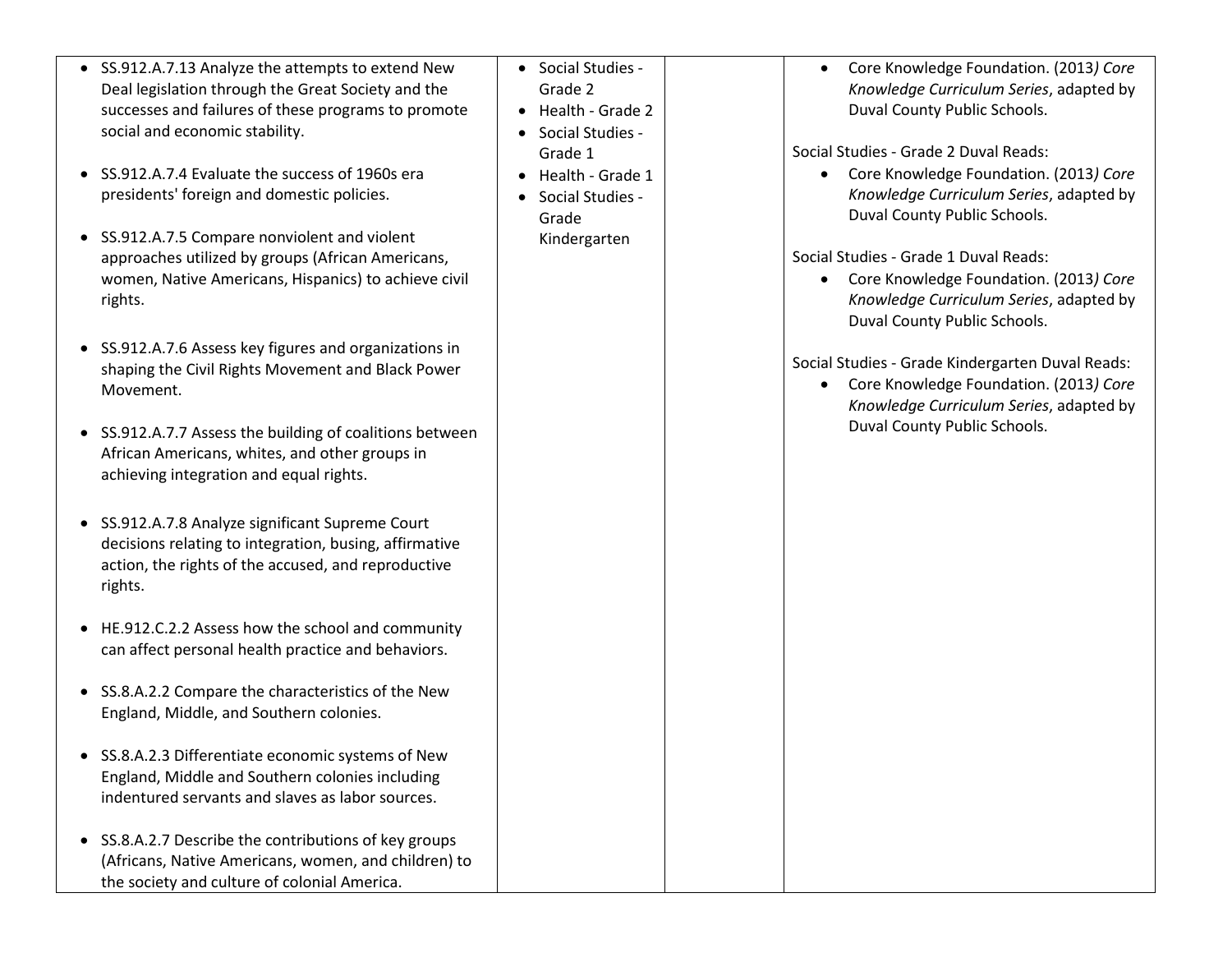| • SS.8.A.4.3 Examine the experiences and perspectives of |  |
|----------------------------------------------------------|--|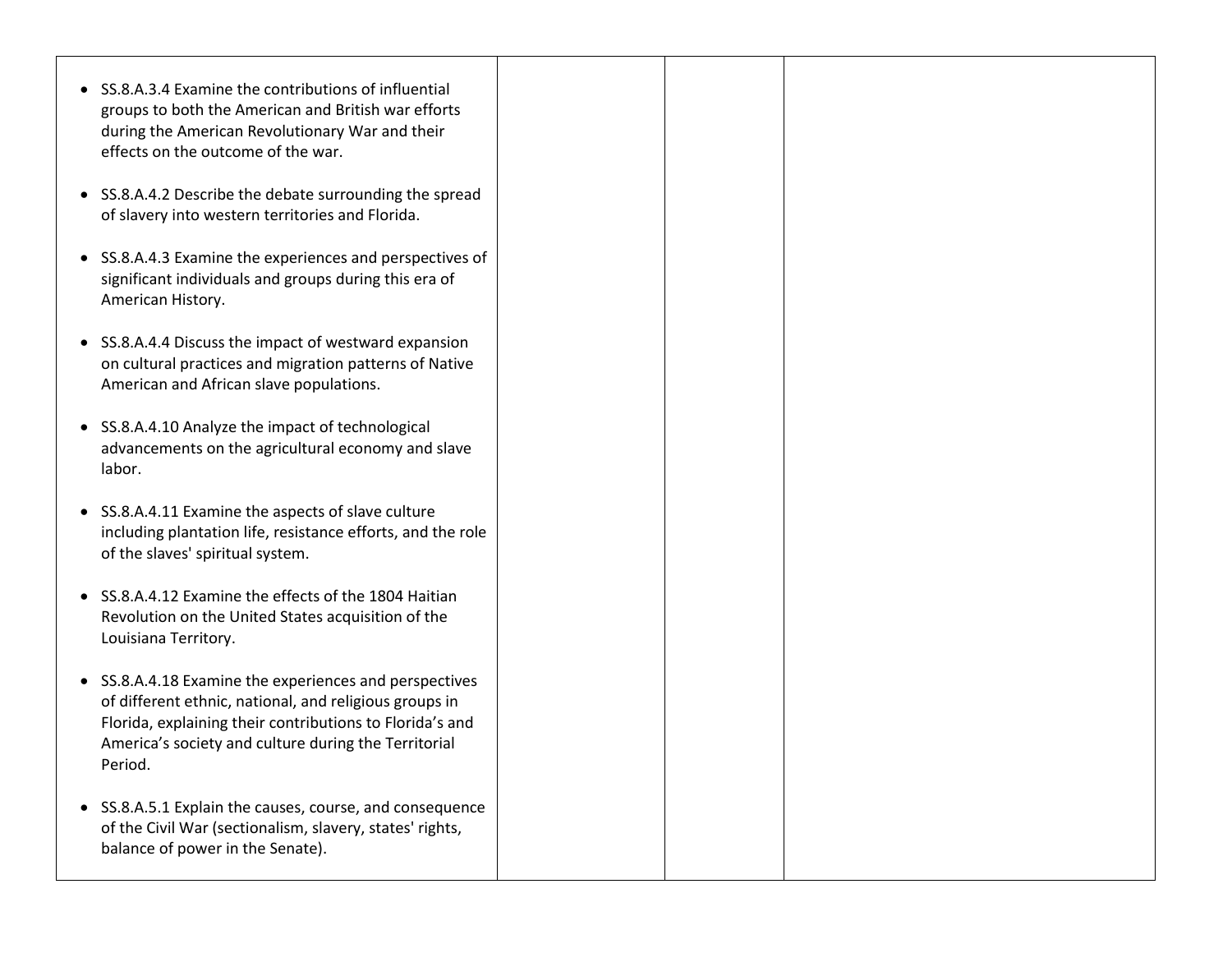| • SS.8.A.5.2 Analyze the role of slavery in the<br>development of sectional conflict.                                                                                                                                                                                                                                                                                                                                                                                    |  |  |
|--------------------------------------------------------------------------------------------------------------------------------------------------------------------------------------------------------------------------------------------------------------------------------------------------------------------------------------------------------------------------------------------------------------------------------------------------------------------------|--|--|
| • SS.8.A.5.3 Explain major domestic and international<br>economic, military, political, and socio-cultural events<br>of Abraham Lincoln's presidency.                                                                                                                                                                                                                                                                                                                    |  |  |
| • SS.8.A.5.4 Identify the division (Confederate and Union<br>States, Border states, western territories) of the United<br>States at the outbreak of the Civil War.                                                                                                                                                                                                                                                                                                       |  |  |
| • SS.8.A.5.5 Compare Union and Confederate strengths<br>and weaknesses.                                                                                                                                                                                                                                                                                                                                                                                                  |  |  |
| • SS.8.A.5.6 Compare significant Civil War battles and<br>events and their effects on civilian populations.                                                                                                                                                                                                                                                                                                                                                              |  |  |
| • SS.8.A.5.7 Examine key events and peoples in Florida<br>history as each impacts this era of American history.                                                                                                                                                                                                                                                                                                                                                          |  |  |
| • SS.8.A.5.8 Explain and evaluate the policies, practices,<br>and consequences of Reconstruction (presidential and<br>congressional reconstruction, Johnson's impeachment,<br>Civil Rights Act of 1866, the 13th, 14th, and 15th<br>Amendments, opposition of Southern whites to<br>Reconstruction, accomplishments and failures of<br>Radical Reconstruction, presidential election of 1876,<br>end of Reconstruction, rise of Jim Crow laws, rise of Ku<br>Klux Klan). |  |  |
| • SS.8.E.2.3 Assess the role of Africans and other<br>minority groups in the economic development of the<br>United States.                                                                                                                                                                                                                                                                                                                                               |  |  |
| • SS.7.C.3.7 Analyze the impact of the 13 <sup>th</sup> , 14 <sup>th</sup> , 15 <sup>th</sup> ,<br>19 <sup>th</sup> , 24 <sup>th</sup> , and 26 <sup>th</sup> amendments on participation of<br>minority groups in the American political process.                                                                                                                                                                                                                       |  |  |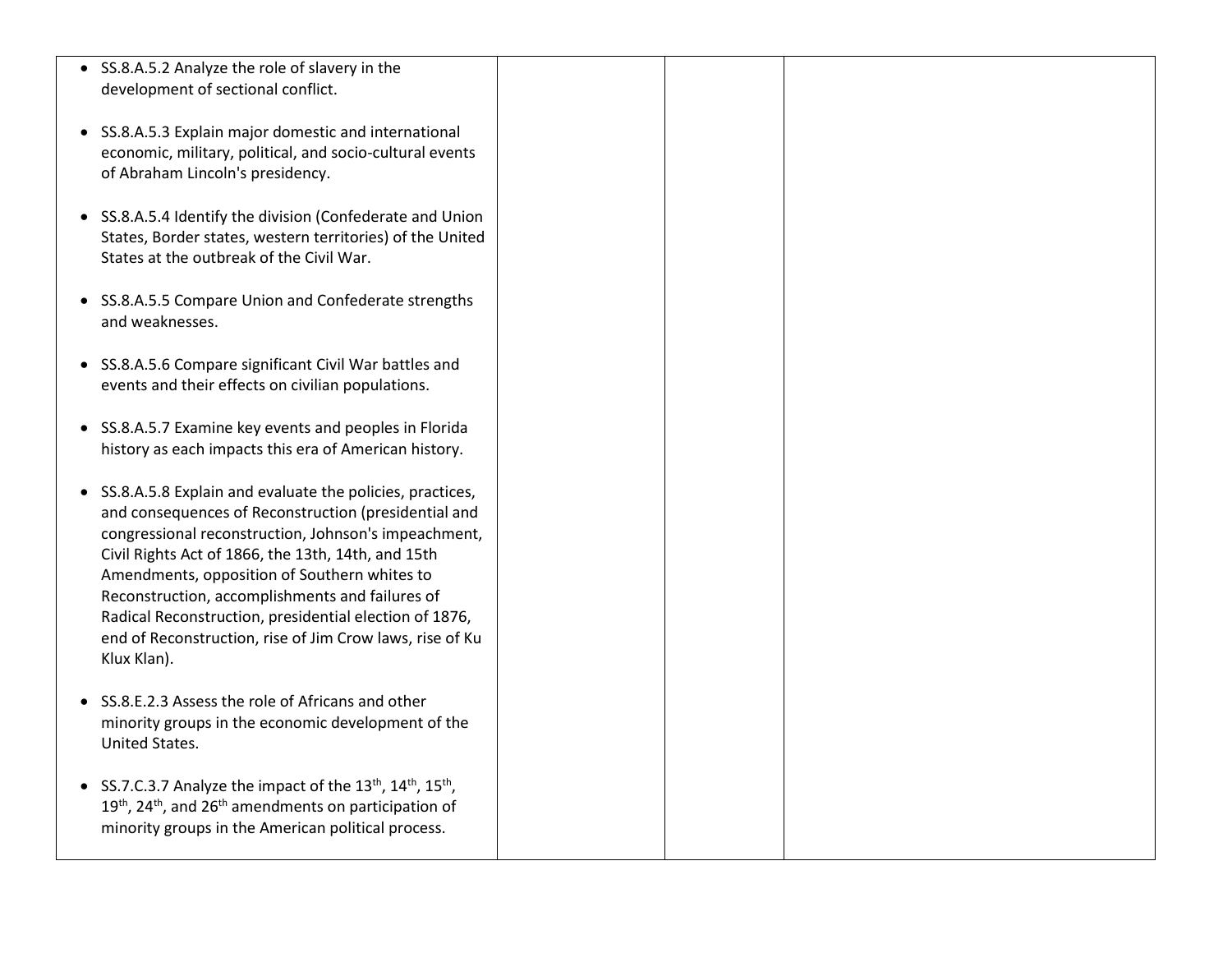| • HE.7.B.4.3 Articulate the possible causes of conflict       |  |  |
|---------------------------------------------------------------|--|--|
| among youth in schools and communities.                       |  |  |
|                                                               |  |  |
|                                                               |  |  |
| • HE.7.C.2.2 Examine how peers may influence the              |  |  |
| health behaviors of adolescents.                              |  |  |
|                                                               |  |  |
| • SS.6.W.3.18 Describe the rise and fall of the ancient       |  |  |
| east African kingdoms of Kush and Axum and                    |  |  |
|                                                               |  |  |
| Christianity's development in Ethiopia.                       |  |  |
|                                                               |  |  |
| • SS.5.A.3.3 Describe interactions among Native               |  |  |
| Americans, Africans, English, French, Dutch, and              |  |  |
| Spanish for control of North America.                         |  |  |
|                                                               |  |  |
|                                                               |  |  |
| • SS.5.A.4.2 Compare characteristics of New England,          |  |  |
| Middle, and Southern colonies.                                |  |  |
|                                                               |  |  |
| • SS.5.A.4.3 Identify significant individuals responsible for |  |  |
| the development of the New England, Middle, and               |  |  |
|                                                               |  |  |
| Southern colonies.                                            |  |  |
|                                                               |  |  |
| • SS.5.A.4.5 Explain the importance of Triangular Trade       |  |  |
| linking Africa, the West Indies, the British Colonies, and    |  |  |
| Europe.                                                       |  |  |
|                                                               |  |  |
|                                                               |  |  |
| • SS.5.A.4.6 Describe the introduction, impact, and role      |  |  |
| of slavery in the colonies.                                   |  |  |
|                                                               |  |  |
| • SS.5.P.7.1 Model responsible personal health                |  |  |
| behaviors.                                                    |  |  |
|                                                               |  |  |
|                                                               |  |  |
| • SS.4.A.3.5 Identify the significance of Fort Mose as the    |  |  |
| first free African community in the United States.            |  |  |
|                                                               |  |  |
| • SS.4.A.5.2 Summarize challenges Floridians faced            |  |  |
| during Reconstruction.                                        |  |  |
|                                                               |  |  |
|                                                               |  |  |
| • SS.4.A.6.3 Describe the contributions of significant        |  |  |
| individuals to Florida.                                       |  |  |